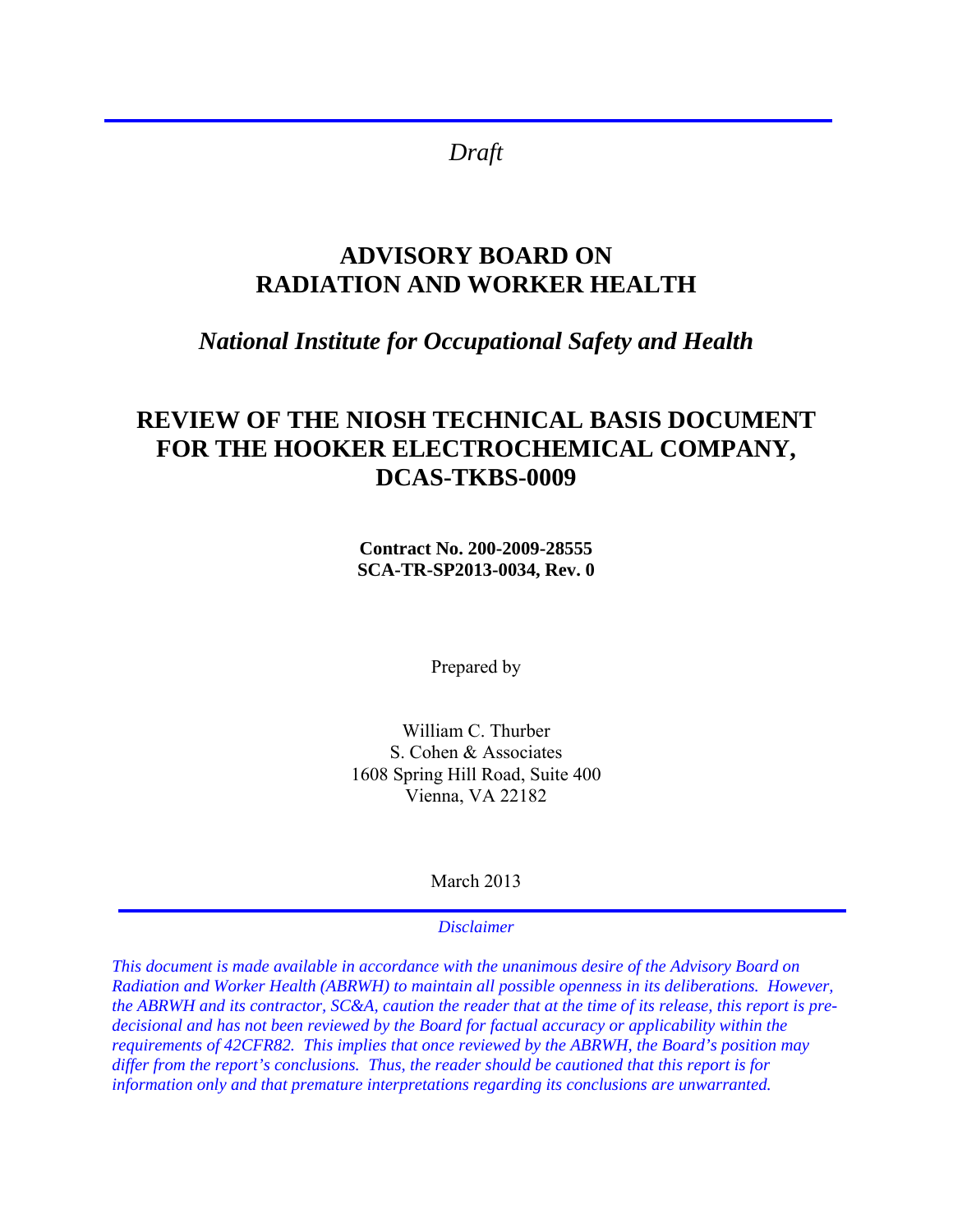| <b>Effective Date:</b> | Revision No. | Document No.       | Page No. |
|------------------------|--------------|--------------------|----------|
| March 28, 2013         | $0$ (Draft)  | SCA-TR-SP2013-0034 | 2 of 33  |

| S. COHEN & ASSOCIATES:                                       | Document No.           |
|--------------------------------------------------------------|------------------------|
|                                                              | SCA-TR-SP2013-0034     |
| <b>Technical Support for the Advisory Board on Radiation</b> | <b>Effective Date:</b> |
| & Worker Health Review of                                    | Draft – March 28, 2013 |
| <b>NIOSH Dose Reconstruction Program</b>                     | Revision No.           |
|                                                              | $0$ (Draft)            |
| <b>REVIEW OF THE NIOSH TECHNICAL BASIS</b>                   |                        |
| <b>DOCUMENT FOR THE HOOKER</b>                               | Page 2 of 33           |
| ELECTROCHEMICAL COMPANY, DCAS-TKBS-0009                      |                        |
|                                                              | Supersedes:            |
| Task Manager/Lead Author:                                    |                        |
|                                                              |                        |
| Date:                                                        | N/A                    |
| William C. Thurber, M.S.                                     |                        |
|                                                              |                        |
|                                                              |                        |
| Project Manager:                                             | Peer Reviewer(s):      |
|                                                              |                        |
| Date:                                                        | John Mauro             |
| John Stiver, MS, CHP                                         | John Stiver            |
|                                                              |                        |

#### **Record of Revisions**

| <b>Revision</b><br><b>Number</b> | <b>Effective</b><br>Date | <b>Description of Revision</b> |
|----------------------------------|--------------------------|--------------------------------|
|                                  |                          |                                |
| $0$ (Draft)                      | 03/28/2013               | Initial issue                  |
|                                  |                          |                                |
|                                  |                          |                                |
|                                  |                          |                                |
|                                  |                          |                                |
|                                  |                          |                                |
|                                  |                          |                                |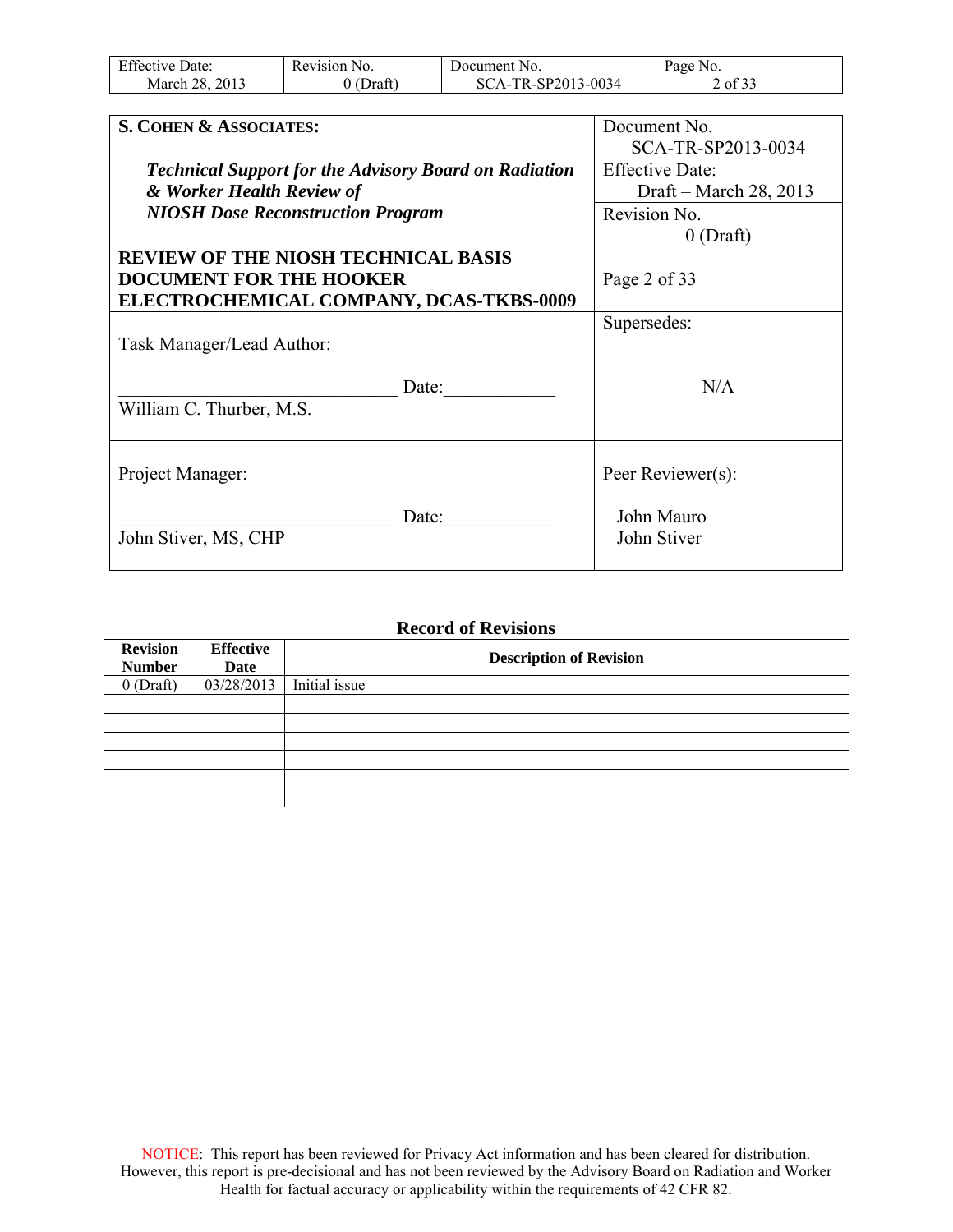| <b>Effective Date:</b> | Revision No. | Document No.       | Page No. |
|------------------------|--------------|--------------------|----------|
| March 28, 2013         | 0 (Draft)    | SCA-TR-SP2013-0034 | 3 of 33  |

## **TABLE OF CONTENTS**

| 1.0 |     |                                                                                |  |
|-----|-----|--------------------------------------------------------------------------------|--|
| 2.0 |     |                                                                                |  |
| 3.0 |     | Review of Hooker Electrochemical Technical Basis Document, DCAS-TKBS-0009 9    |  |
|     | 3.1 | Review of Section 3.0 "Process Description" and Section 3.1 "Uranium           |  |
|     | 3.2 |                                                                                |  |
|     | 3.3 |                                                                                |  |
|     | 3.4 | Review of Section 5.1 "Slag Barrel" and Section 5.2 "Concentrate Barrel"15     |  |
|     | 3.5 | Review of Section 5.3 "External Dose from Surface Contamination"16             |  |
| 4.0 |     |                                                                                |  |
| 5.0 |     |                                                                                |  |
| 6.0 |     |                                                                                |  |
|     |     |                                                                                |  |
|     |     |                                                                                |  |
|     |     |                                                                                |  |
|     |     | Appendix C: Quantity of C-2 Slag Generated per Ton of Uranium Metal Produced33 |  |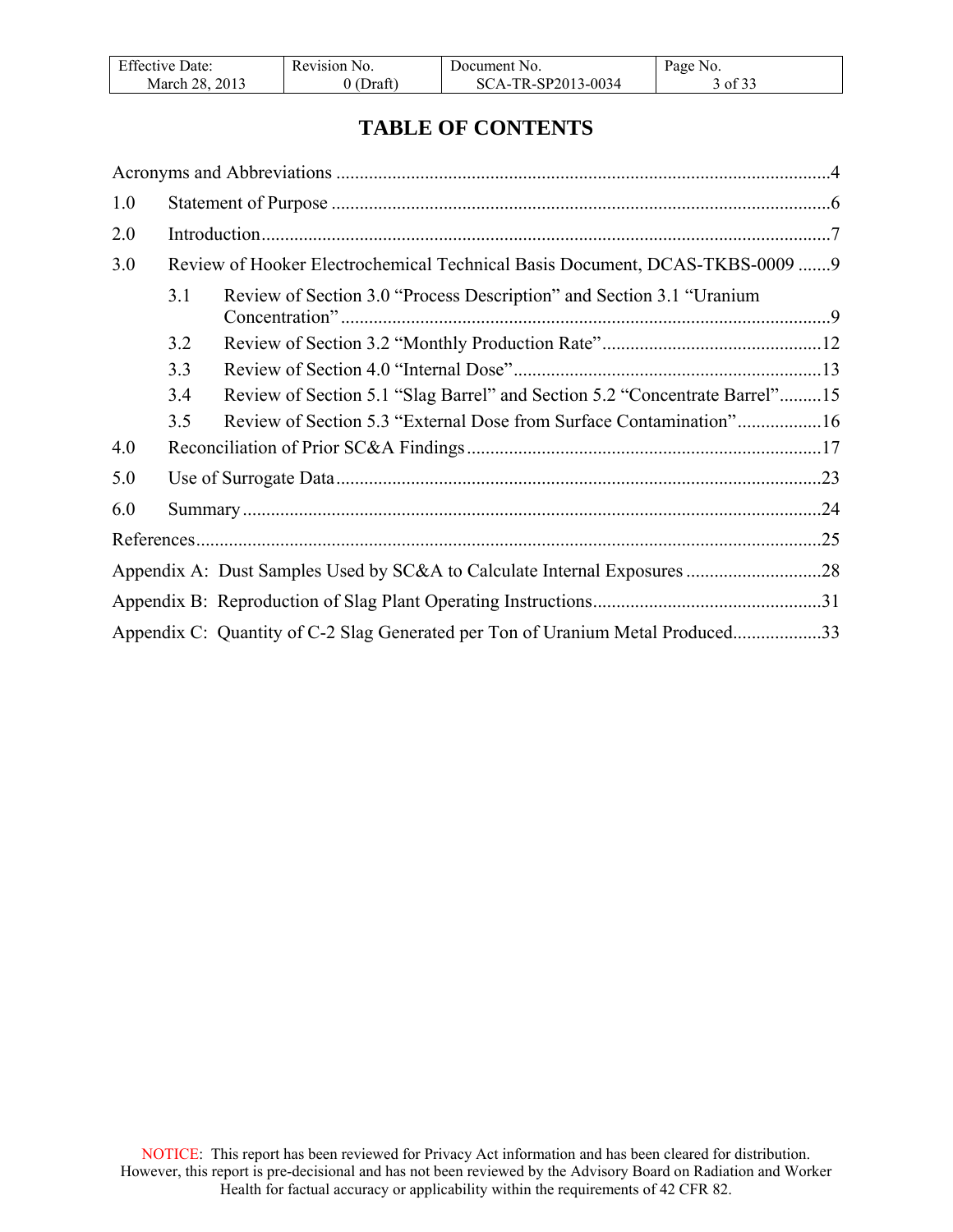| <b>Effective Date:</b> | Revision No. | Document No.       | Page No. |
|------------------------|--------------|--------------------|----------|
| March 28, 2013         | $0$ (Draft)  | SCA-TR-SP2013-0034 | 4 of 33  |

## **ACRONYMS AND ABBREVIATIONS**

<span id="page-3-0"></span>

| Advisory Board,<br>ABRWH, or Board | Advisory Board on Radiation and Worker Health       |
|------------------------------------|-----------------------------------------------------|
| <b>AEC</b>                         | <b>Atomic Energy Commission</b>                     |
| <b>AMAD</b>                        | activity median aerodynamic diameter                |
| <b>AWE</b>                         | Atomic Weapons Employer                             |
| BZ                                 | breathing zone                                      |
| CaO                                | calcium oxide                                       |
| CFR or C.F.R.                      | Code of Federal Regulations                         |
| <b>DCAS</b>                        | Division of Compensation Analysis and Support       |
| $dpm/m^3$                          | disintegrations per minute per cubic meter          |
| <b>DWA</b>                         | daily weighted average                              |
| ElectroMet                         | <b>Electro Metallurgical Company</b>                |
| ER                                 | <b>Evaluation Report</b>                            |
| <b>FGR</b>                         | Federal Guidance Report                             |
| g/cm <sup>3</sup>                  | grams per cubic centimeter                          |
| g/L                                | grams per liter                                     |
| <b>GM</b>                          | geometric mean                                      |
| <b>GSD</b>                         | geometric standard deviation                        |
| HC <sub>1</sub>                    | hydrochloric acid                                   |
| Hooker                             | Hooker Electrochemical Company                      |
| <b>ICRP</b>                        | International Commission on Radiological Protection |
| keV                                | kilo electronvolt                                   |
| kg                                 | kilogram                                            |
| <b>LOOW</b>                        | Lake Ontario Ordnance Works                         |
| m                                  | meter                                               |
| $m^3/hr$                           | cubic meter per hour                                |
| <b>MCNPX</b>                       | Monte Carlo N-Particle eXtended                     |
| <b>MCW</b>                         | Mallinckrodt Chemical Works                         |
| <b>MED</b>                         | Manhattan Engineer District                         |
| Mg                                 | magnesium                                           |
| MgF <sub>2</sub>                   | magnesium fluoride                                  |
| MgO                                | magnesium oxide                                     |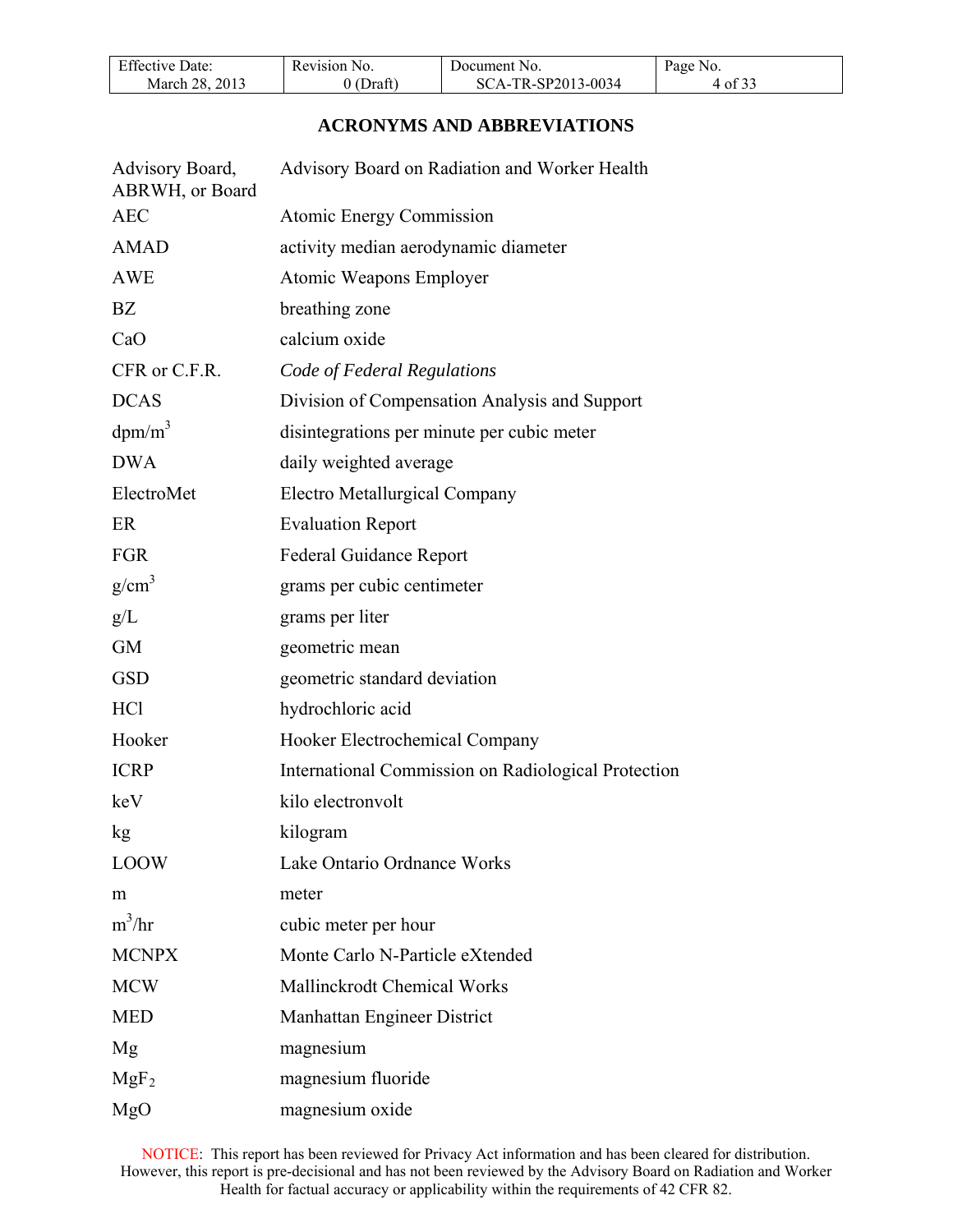| <b>Effective Date:</b> | Revision No.                           | Document No.                                          | Page No. |
|------------------------|----------------------------------------|-------------------------------------------------------|----------|
| March 28, 2013         | $0$ (Draft)                            | SCA-TR-SP2013-0034                                    | 5 of 33  |
| mR/hr                  | milliRoentgen per hour                 |                                                       |          |
| mrem                   | millirem                               |                                                       |          |
| mrep/hr                | millirep per hour                      |                                                       |          |
| m/s                    | meter per second                       |                                                       |          |
| <b>NIOSH</b>           |                                        | National Institute for Occupational Safety and Health |          |
| <b>ORAUT</b>           | Oak Ridge Associated Universities Team |                                                       |          |
| pCi                    | picoCuries                             |                                                       |          |
| pH                     | $-$ log H $+$ concentration            |                                                       |          |
| R or r                 | roentgen                               |                                                       |          |
| rem                    | Roentgen equivalent man                |                                                       |          |
| SC&A                   | S. Cohen and Associates (SC&A, Inc.)   |                                                       |          |
| <b>SEC</b>             | Special Exposure Cohort                |                                                       |          |
| <b>SRDB</b>            | <b>Site Research Database</b>          |                                                       |          |
| <b>TBD</b>             | <b>Technical Basis Document</b>        |                                                       |          |
| U                      | uranium                                |                                                       |          |
| $UF_4$                 | uranium tetrafluoride                  |                                                       |          |
| $\mu$ m                | micrometer                             |                                                       |          |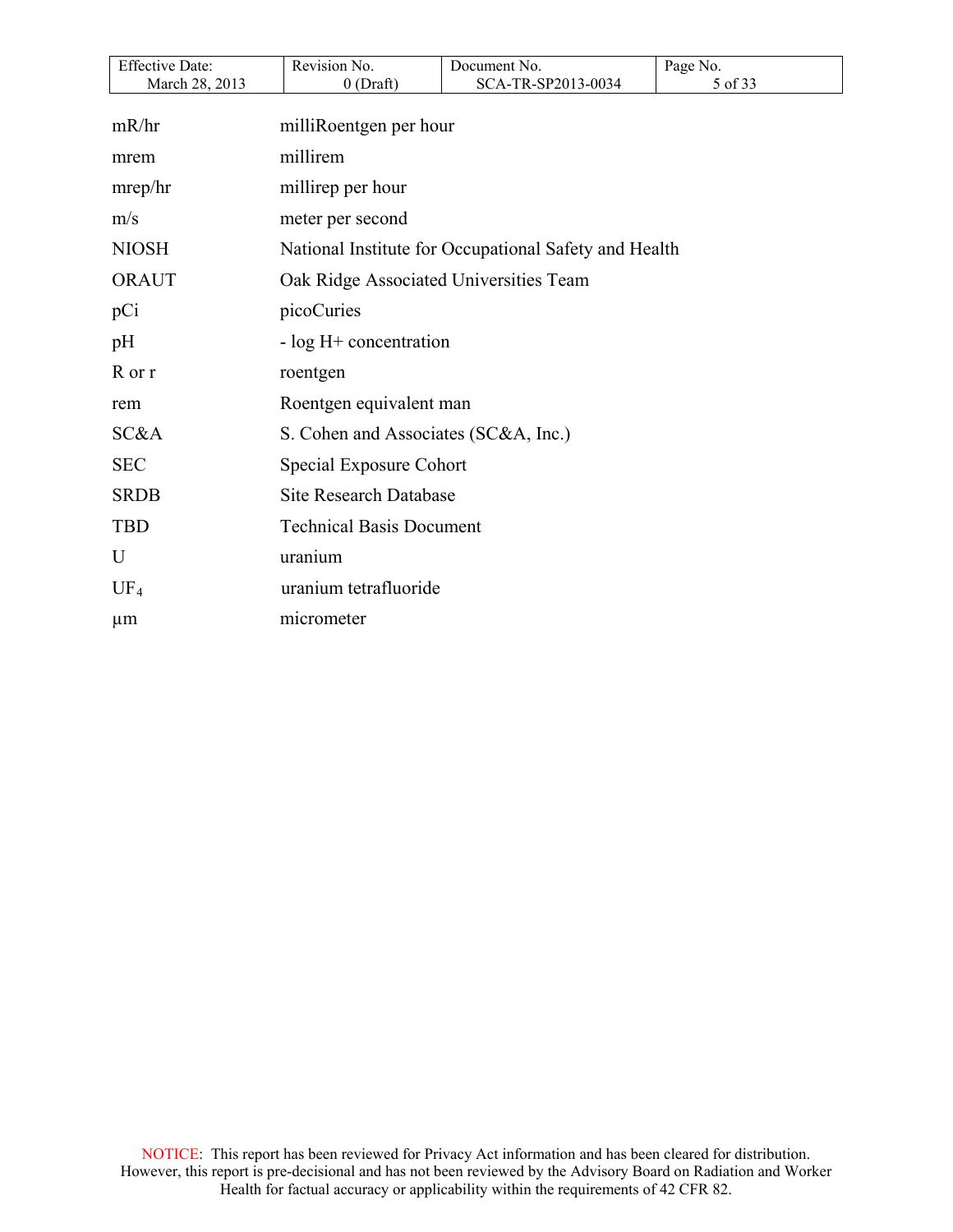| <b>Effective Date:</b> | Revision No. | Document No.       | Page No. |
|------------------------|--------------|--------------------|----------|
| March 28, 2013         | 0 (Draft)    | SCA-TR-SP2013-0034 | 6 of 33  |

## **1.0 STATEMENT OF PURPOSE**

<span id="page-5-0"></span>The purpose of this report is to provide a critical review of the National Institute for Occupational Safety and Health (NIOSH) *Technical Basis Document for Hooker Electrochemical Company*, DCAS-TKBS-0009 (NIOSH 2011b). In this report, we assess the merits and technical basis of the data and guidance to be used for dose reconstruction. This review was authorized by the Advisory Board on Radiation and Worker Health (Advisory Board or ABRWH) Subcommittee on Procedures Review at its January 2013 meeting.

In this report, SC&A also provides a critique regarding whether or not NIOSH has appropriately addressed in NIOSH 2011b findings from an earlier SC&A review of the original Hooker site profile, Appendix AA of TBD-6001 (SC&A 2010), and the Special Exposure Cohort (SEC) Petition Evaluation Report (ER) for Hooker (NIOSH 2010). Review of the ER findings is equally relevant, since many of SC&A's findings on the ER were also tied to Appendix AA.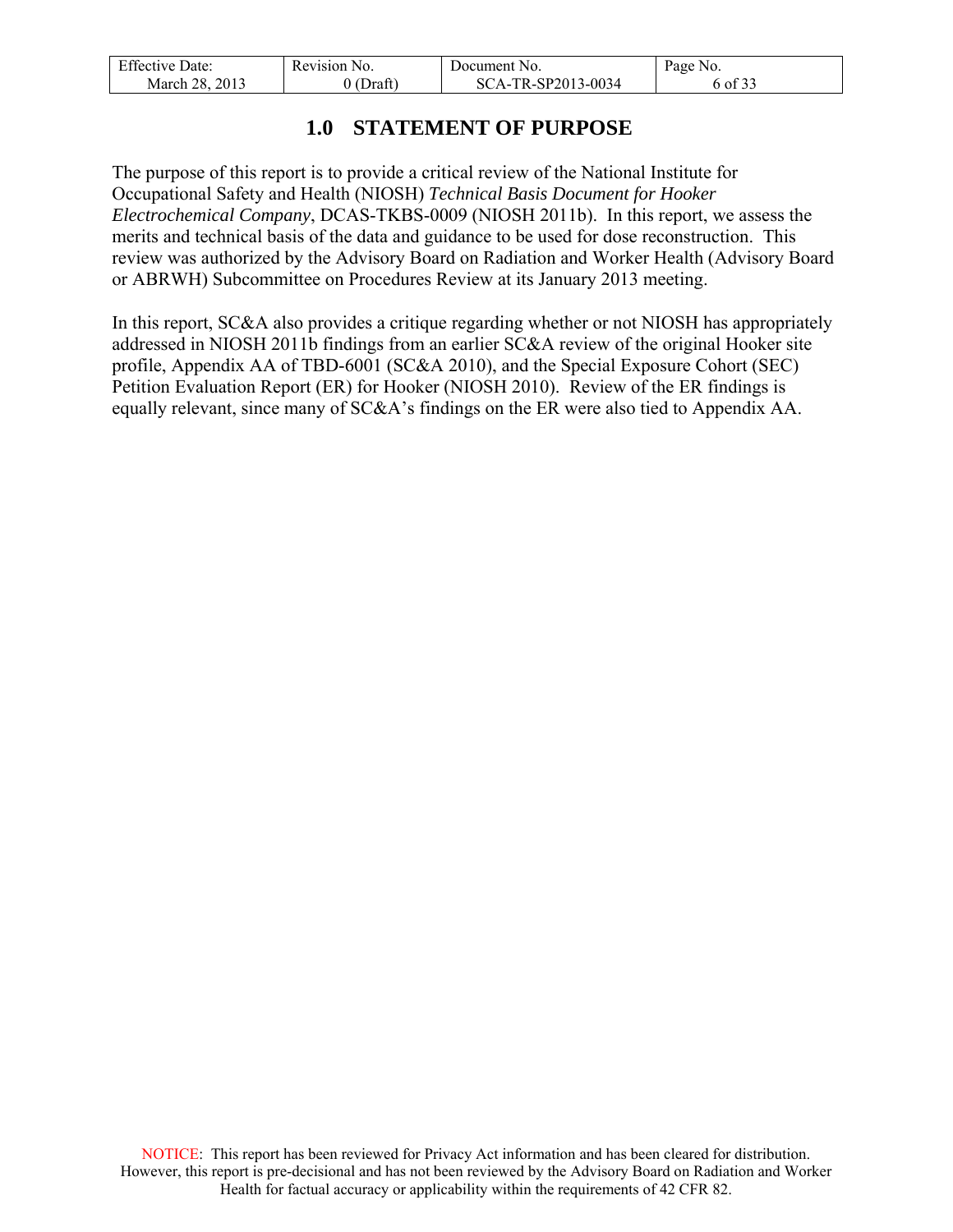| <b>Effective Date:</b> | Revision No. | Document No.       | Page No. |
|------------------------|--------------|--------------------|----------|
| March 28, 2013         | 'Draft'      | SCA-TR-SP2013-0034 | of $33$  |

## **2.0 INTRODUCTION**

<span id="page-6-0"></span>In 2007, NIOSH issued the original site profile for the Hooker Electrochemical Company in Niagara Falls, New York (Battelle 2007) as Appendix AA to Battelle-TBD-6001, *Site Profiles for Atomic Weapons Employers that Refined Uranium and Thorium* (Battelle 2006). As an appendix to TBD-6001, the Hooker site profile relied heavily on the parent document for dose reconstruction guidance. Based on a May 2010 request by the Advisory Board, SC&A performed a review of Appendix AA and reported 10 findings (SC&A 2010). These findings are summarized in Section 4.0, along with a discussion regarding the extent to which these original findings have now been resolved. It should be noted that several of these findings related to problems with the parent document TBD-6001 upon which much of Appendix AA was based. TBD-6001 was subsequently cancelled by NIOSH and alternate modeling approaches were used in revising Appendix AA.

At about the same time as the Advisory Board made its request to SC&A to review Appendix AA, NIOSH issued an ER on Hooker Electrochemical Petition SEC-00141 (NIOSH 2010). SC&A was not initially tasked with reviewing the ER on Petition SEC-00141; however, as noted in its review of Appendix AA (SC&A 2010):

*SC&A was not tasked with a review of the petition evaluation report; however, as we have done in the past in similar situations (e.g., our review of the United Nuclear Corporation site profile), we provide some initial impressions regarding possible SEC issues, based on reading the petition and the evaluation report. A more detailed review of the petition and evaluation report will be performed if so authorized by the ABRWH.*

Subsequently, at the TBD-6001 Work Group Meeting held in Cincinnati, Ohio, on November 4, 2010, SC&A was requested by the Work Group to prepare a focused review of the NIOSH Petition Evaluation Report for the Hooker Electrochemical Atomic Weapons Employer (AWE) site (NIOSH 2010). Since the ER contained new information developed since Appendix AA was issued in 2007, the Work Group felt that a focused review of this new information was needed. In response to this tasking, SC&A provided the focused review of the ER in January 2011 (SC&A 2011a). SC&A had nine findings based on its review of the Hooker ER. These findings are also summarized in Section 4.0, along with a discussion addressing the extent to which these nine ER findings have also been resolved.

After the 2010 SC&A review, NIOSH converted Appendix AA to a stand-alone site profile or technical basis document (TBD) published on April 4, 2011 (NIOSH 2011a) and issued a revision to that document on June 17, 2011 (NIOSH 2011b). The changes made, according to NIOSH 2011a, were:

*Changes Battelle-TBD-6001 Appendix to a standalone document. Revises dose models to eliminate dependence on Battelle-TBD-6001. Provides more detailed description of dose models. Incorporate* [sic] *review comments.*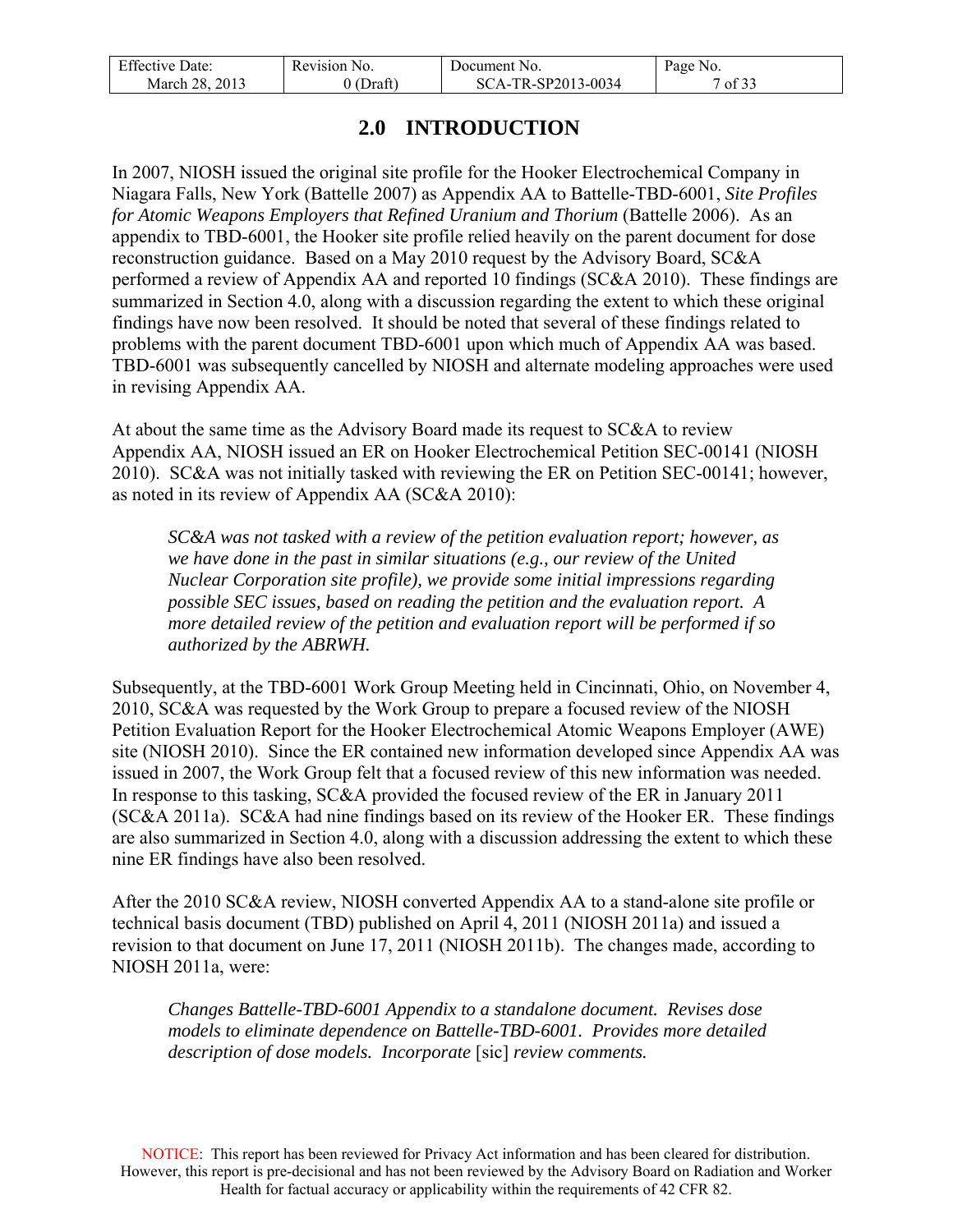| <b>Effective Date:</b> | Revision No.  | Document No.       | Page No. |
|------------------------|---------------|--------------------|----------|
| March 28, 2013         | (Draft)<br>00 | SCA-TR-SP2013-0034 | 8 of 33  |

Similarly, with regard to NIOSH 2011b:

*Revision initiated to correct errors in Tables 2, 3, and 6* [of NIOSH 2011a]. *Renumber tables after Table 4. Added language on page 10 to indicate the 95th percentile of the airborne values was used. Corrected typographical error on page 7 and 14.* 

In the ensuing sections of this report, SC&A documents its review of the *Technical Basis Document for Hooker Electrochemical Company,* Rev. 1 (NIOSH 2011b) and discusses the extent to which prior findings regarding NIOSH documents related to Hooker have been adequately addressed.

Since NIOSH 2011b uses surrogate data, the appropriateness of this usage, as judged against the criteria developed by the ABRWH, is discussed in Section 5.0.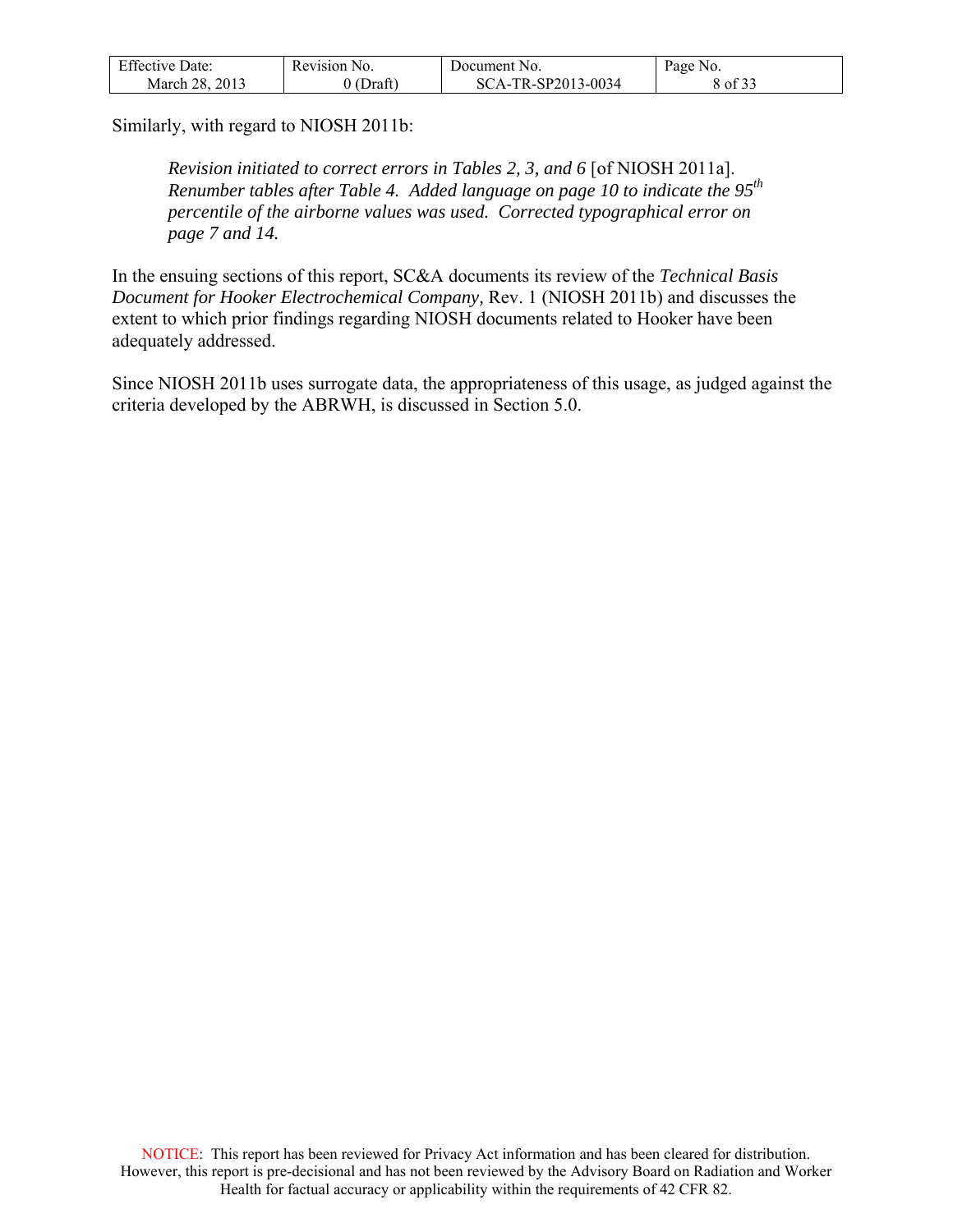| <b>Effective Date:</b> | Revision No. | Document No.       | Page No. |
|------------------------|--------------|--------------------|----------|
| . 2013<br>March 28.    | (Draft)      | SCA-TR-SP2013-0034 | 9 of 33  |

## <span id="page-8-0"></span>**3.0 REVIEW OF HOOKER ELECTROCHEMICAL TECHNICAL BASIS DOCUMENT, DCAS-TKBS-0009**

During the course of this review, SC&A uncovered some new information, which was not considered by NIOSH and presents a somewhat different picture of what could have occurred at Hooker. The new information is a February 1944 report describing laboratory work done at Hooker to develop the C-2 slag concentration process and size process equipment for the leaching operation that began in July 1944 (Thomas 1944). In the discussion that follows, SC&A contrasts the process information based on the laboratory work (Thomas 1944) with the process information derived from MED 1944. As will be described, the information in MED 1944 is ambiguous regarding the uranium content of the slag and the processing rate through the acid leaching operation. SC&A's review here follows the sequence of topics as presented in the Hooker Electrochemical TBD (NIOSH 2011b).

### <span id="page-8-1"></span>**3.1 REVIEW OF SECTION 3.0 "PROCESS DESCRIPTION" AND SECTION 3.1 "URANIUM CONCENTRATION"**

The Hooker Electrochemical Company (Hooker) in Niagara Falls, New York, processed C-2 slag from July 11, 1944, to January 15, 1946 (NIOSH 2011b, Section 2.0). The operations at the Hooker facility involved treatment of C-2 slag from the nearby Electro Metallurgical Company (ElectroMet) with hydrochloric acid (HCl) to increase the uranium content. The C-2 slag from ElectroMet was a byproduct of the bomb reduction process, in which uranium tetrafluoride was reacted with magnesium (Mg) to produce uranium metal. Dolomite was used as the bomb liner at that point in time (NIOSH 20[1](#page-8-2)1b).<sup>1</sup> The dolomite was high-fired or fused, resulting in a product with the approximate formula CaO·MgO. The HCl was excess acid produced at Hooker under an Atomic Energy Commission (AEC) contract as a byproduct from the non-radioactive P-45 chemical process.

In the bomb reduction process, several different "slags" were apparently produced. The bomb liner was fused dolomite, which was tamped into the bomb between the inner surface of the bomb and a mandrel. After the mandrel was withdrawn, the charge of Mg plus  $UF_4$  was inserted into the cavity. During the reduction process, both reaction products (U and  $MgF_2$ ) were molten and separated by gravity into distinct layers. The products were the uranium derby, the  $MgF_2$ slag, and the decomposed liner slag, which were physically separated from one another. Obviously, the separations were imperfect, so each product would be contaminated by the other two products. The spent liner was referred to as C-liner or C-slag. According to Thomas (1944), the reaction slag was divided into two parts; (1) C-1 slag, which was  $+4$  mesh lumps containing 5%–10% U, and (2) C-2 slag, which was the -4 mesh material containing 0.5%–3% U. ORAUT 2005 (Table 4) mentions C-1 scrap, but provides no insight into its origin or composition. It is also not clear whether or not  $MgF_2$  slag and C-1 slag are somehow related.

C-2 slag from ElectroMet was shipped to Hooker by rail in wooden barrels (DOE 1977, MED 1944). Each barrel was filled with 500 lbs of slag (reduction bomb liners) with the "approximate" composition of "90% MgF [sic] and 10% CaO, plus 1% X" (MED 1944, p. 29).

<span id="page-8-2"></span> $\overline{a}$ 

<sup>&</sup>lt;sup>1</sup> After 1949, recycled MgF<sub>2</sub> was used as the bomb liner.

NOTICE: This report has been reviewed for Privacy Act information and has been cleared for distribution. However, this report is pre-decisional and has not been reviewed by the Advisory Board on Radiation and Worker Health for factual accuracy or applicability within the requirements of 42 CFR 82.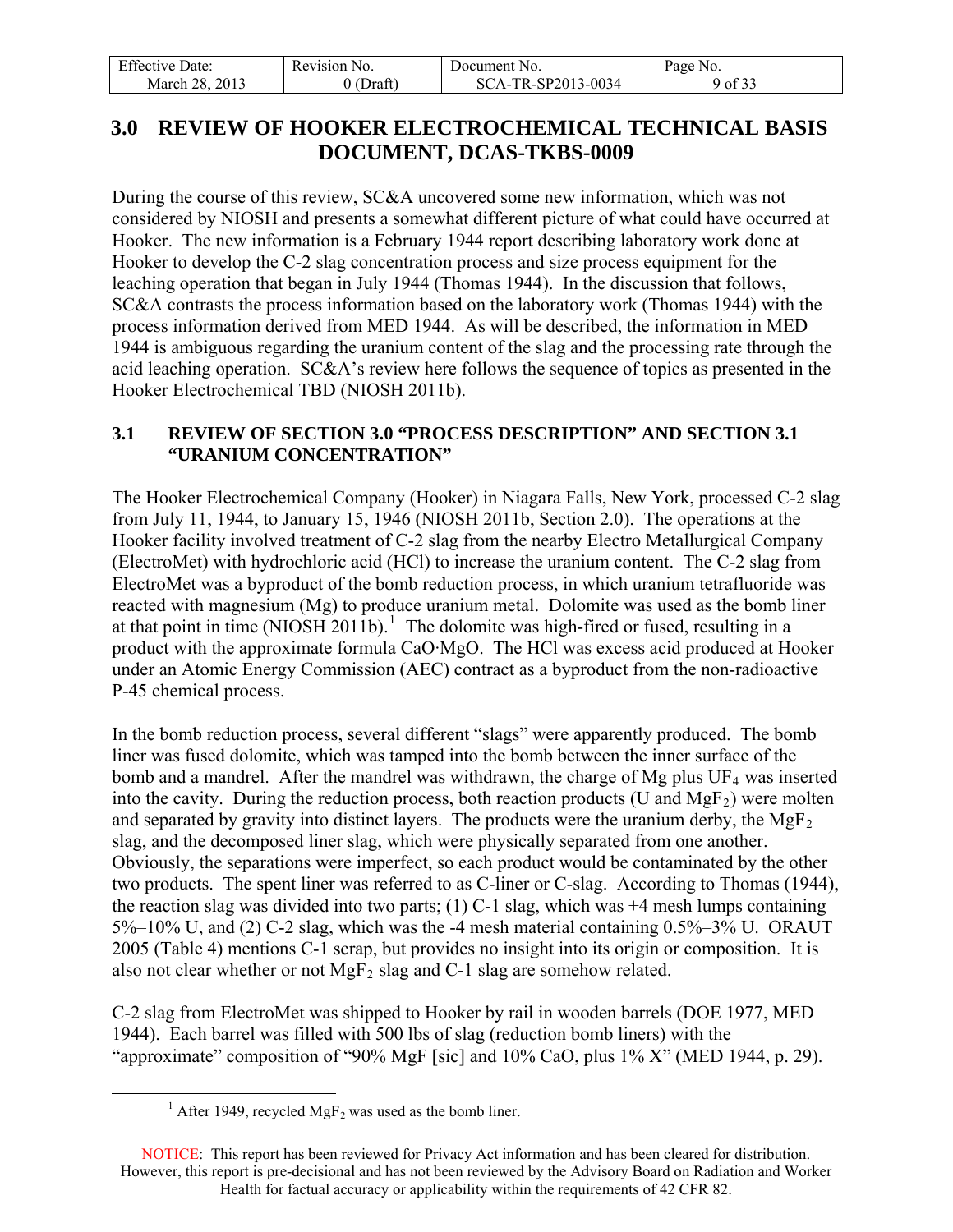| $F^{\alpha}$<br>Effective Date: | Revision No.    | Document No.              | Page No.           |
|---------------------------------|-----------------|---------------------------|--------------------|
| 2013<br>28.<br>March            | $\sim$<br>Draft | TR-SP2013-0034<br>$SCA-1$ | 0.22<br>of 33<br>0 |

We note that the correct chemical formula for magnesium fluoride is  $MgF_2$  and that "X" was used as code for uranium.

The barrels were opened and the contents were dumped onto a [2](#page-9-0)0-mesh screen,<sup>2</sup> with the undersize being conveyed by a bucket elevator to one of three wooden digestion tanks (MED 1944, although DOE 1985 says that 4 tanks were used). Oversize (+ 20 mesh) material from the screening operation was drummed and returned to Manhattan Engineer District (MED) control. According to Thomas (1944), the oversize contained 8 times as much uranium as the -20 mesh fraction and accounted for about 20% of the as-received slag.

After the undersize from 40 barrels of slag was loaded into a 13-ft diameter by 11-ft high wooden digester tank (Dowling 1944, p. 112; MED 1944, p. 30), HCl was added and the pH was adjusted to 4.0 with water additions (MED 1944).<sup>[3](#page-9-1)</sup> Digestion of the agitated slurry continued for about 20 hours (MED 1944). Operators standing on platforms above the tanks then added lime from 100-lb bags to neutralize the slurry (MED 1944). The neutralized slurry was pumped to a plate and frame filter press, where the filtrate was collected and discharged into a sewer. The filter cake was then washed several times, and was re-drummed and shipped by rail to MED control (MED 1944). The turnover rate for a digester tank was stated to be once every 2 days (MED 1944).

There is some uncertainty as to the uranium content and composition of the slag. As noted above, the uranium content is stated on page 29 of MED 1944 as 1%. However, on page 30 of MED 1944, it is stated that, "slag is concentrated from about 1 lb to 5 or 10 lb by weight." If the barrel contained 1 lb of uranium in 500 lbs of slag, then the initial composition would be 0.2% (as assumed in NIOSH 2010, NIOSH 2011a, NIOSH 2011b, and SC&A 2010), not 1%, as stated in MED 1944 (p. 29).

NIOSH (2011b) addressed the question as to whether the slag contains 0.2% U or 1% U, since both values appear in MED 1944. NIOSH notes that similar slag produced at Mallinckrodt Chemical Works (MCW) during the time when dolomite was being used as a bomb liner contained 0.3% U. NIOSH also argued that:

*Lastly, if the incoming material had a uranium concentration of 1%, the Hooker process description does not appear to make sense. A 1% concentration would equate to 5 pounds of uranium in 500 pounds of slag. If that were true, the mention of one pound of uranium in the description makes no sense. Also stating that the slag was concentrated to 5 pounds would make no sense.*

However, Thomas (1944) states that the C-2 slag obtained from ElectroMet for Hooker process development contained 0.84% U, a value similar to the 1% X cited on page 29 of MED 1944. Thomas further states that the wet filter cake contained 5%–6% U and about 40% moisture. Given this information, the statement in MED 1944 that "slag is concentrated from about 1 lb to 5 or 10 lb by weight" can be interpreted as meaning **lbs of U per 100 lbs** or concentration from

 $\overline{a}$ 

 $2$  Screen opening  $-0.0335$  in.

<span id="page-9-1"></span><span id="page-9-0"></span><sup>&</sup>lt;sup>3</sup> We note that the September 12, 1944 *Outline for Operating C-2 Slag Plant* states that the pH was adjusted to 5. See Appendix B.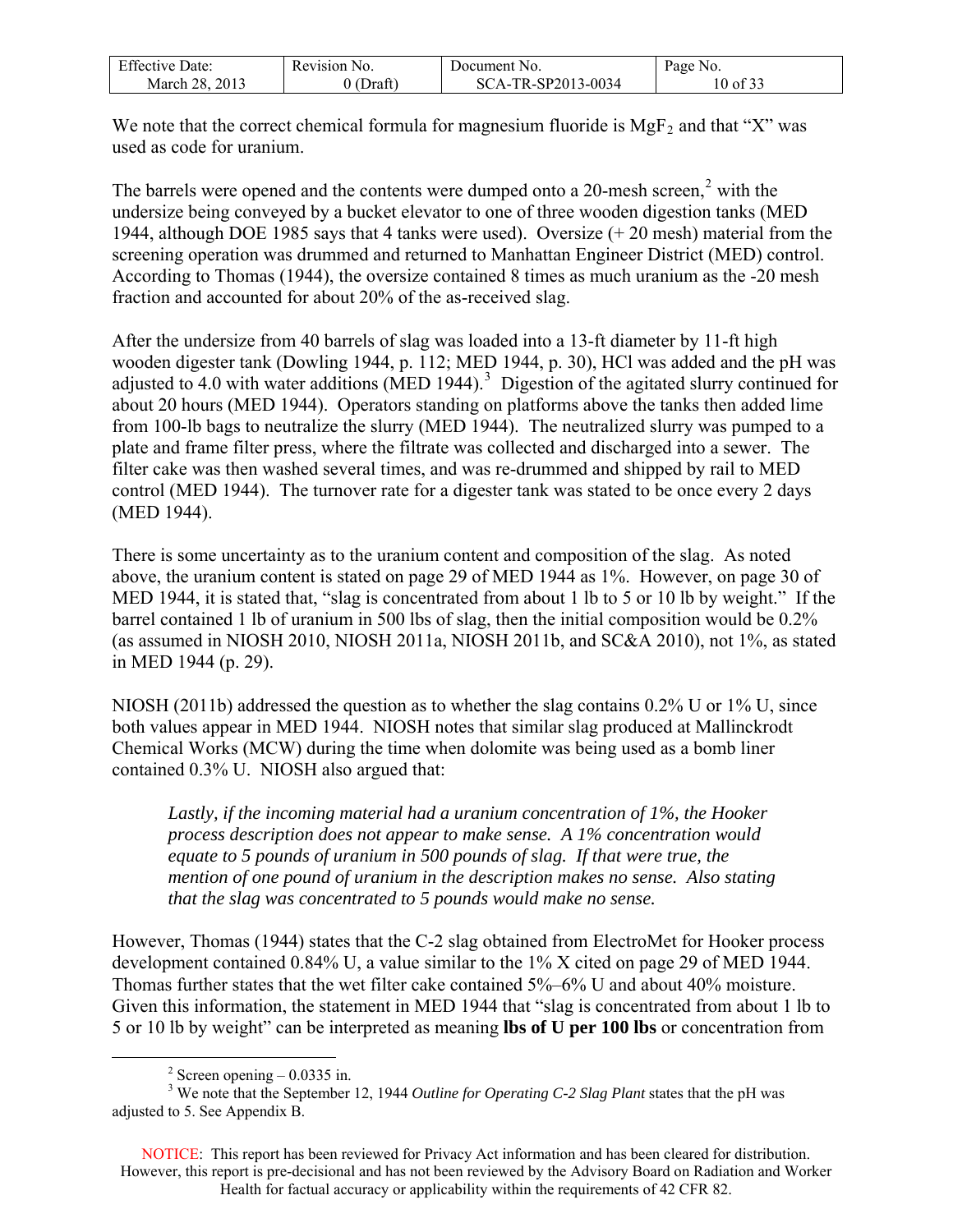| <b>Effective Date:</b> | Revision 1<br>NO.  | Document No.       | Page<br>NO. |
|------------------------|--------------------|--------------------|-------------|
| March 28.<br>2013      | Draft <sup>®</sup> | SCA-TR-SP2013-0034 | 0t          |

1% to 5%–10% U. With this interpretation, the compositions on both page 29 and page 30 of MED 1944 are consistent within that document and with Thomas 1944.

The information in Thomas 1944 also brings into question whether the nominal slag composition of "90% MgF [sic] and 10% CaO, plus 1% X" is correct. Thomas (1944) states that the "bulk of the C-2 slag is magnesium oxide and calcium oxide." The goal of the Hooker process was to increase the uranium content in the slag by dissolving away some of the unwanted constituents. According to the September 12, 1944, *Outline for Operating C-2 Slag Plant*, "the fines are dissolved in acid to remove lime." If the feed stock contained only 10% CaO, it would not be possible to increase the uranium concentration from 1 lb to 5 to 10 lbs by weight through acid leaching of the CaO (and MgO) alone. It is possible that some of the MgF<sub>2</sub> might also be dissolved during digestion in HCl. However, the solubility of MgF<sub>2</sub> is reported to be only 3  $g/L$ at pH 4 and  $25^{\circ}$ C (Johnson et al. 1954). At this solubility limit, less than 2% of the MgF<sub>2</sub> could be removed. If the solution pH was 5, consistent with the conditions stated in the September 12, 1944, *Outline for Operating C-2 Slag Plant*, the solubility of MgF<sub>2</sub> is even lower – about 1 g/L. Johnson et al. 1954 also observed that the solubility of MgF<sub>2</sub> decreased in the presence of  $Ca^{+2}$ ions.

To increase the uranium concentration from 0.2% to 1% (or from 1% to 5%) would require that 80% of the mass of the C-2 slag be dissolved, which means that the incoming slag would need to contain at least 80% CaO+MgO. Is this composition reasonable or possible? Consider the simplified chemical reaction:

 $UF_4 + 2Mg \rightarrow U + 2MgF_2$ 

Each kilogram of U produced will also produce 0.52 kg of MgF<sub>2</sub> and consume 1.32 kg of UF<sub>4</sub>. The mass ratio of liner to  $UF_4$  can be estimated from Spedding et al. 1945 to be 0.54 (see Appendix C), so the mass of liner per kg of U produced is 0.71 kg. Assuming that the C-2 slag contained 20%  $MgF_2$ , the mass of slag (liner plus 20%  $MgF_2$ ) would be 0.89 kg per kg of U produced and would contain 80% CaO+MgO.

As previously noted, Thomas (1944) states that the "bulk of the C-2 slag is magnesium oxide and calcium oxide" and there is some evidence that separation of the  $MgF<sub>2</sub>$  from the balance of the slag was practiced. At MCW, "derby slag was scalped or cut off the derby and separated into an  $MgF_2$  part and a C-liner part" (ORAUT 2005, Table 4).

Spedding et al. (1945) provided additional contemporaneous information on the separation of  $MgF_2$  and liner. They note in Section 2.7:

*The bomb was removed from the cooling spray to a room equipped with a pit in the floor covered with grating made of ¼" steel bars separated by ¼" spaces. The pit was vented from the bottom by ducts leading to the main exhaust fan of the building. In emptying the bomb the cover was removed from the bomb, the side wall chipped down by a pneumatic chisel similar to a concrete chipper, the loose material dumped on the grating. The bomb was placed mouth downward on a pneumatic jolter and jolted until the ingot of metal was loosened and fell to the*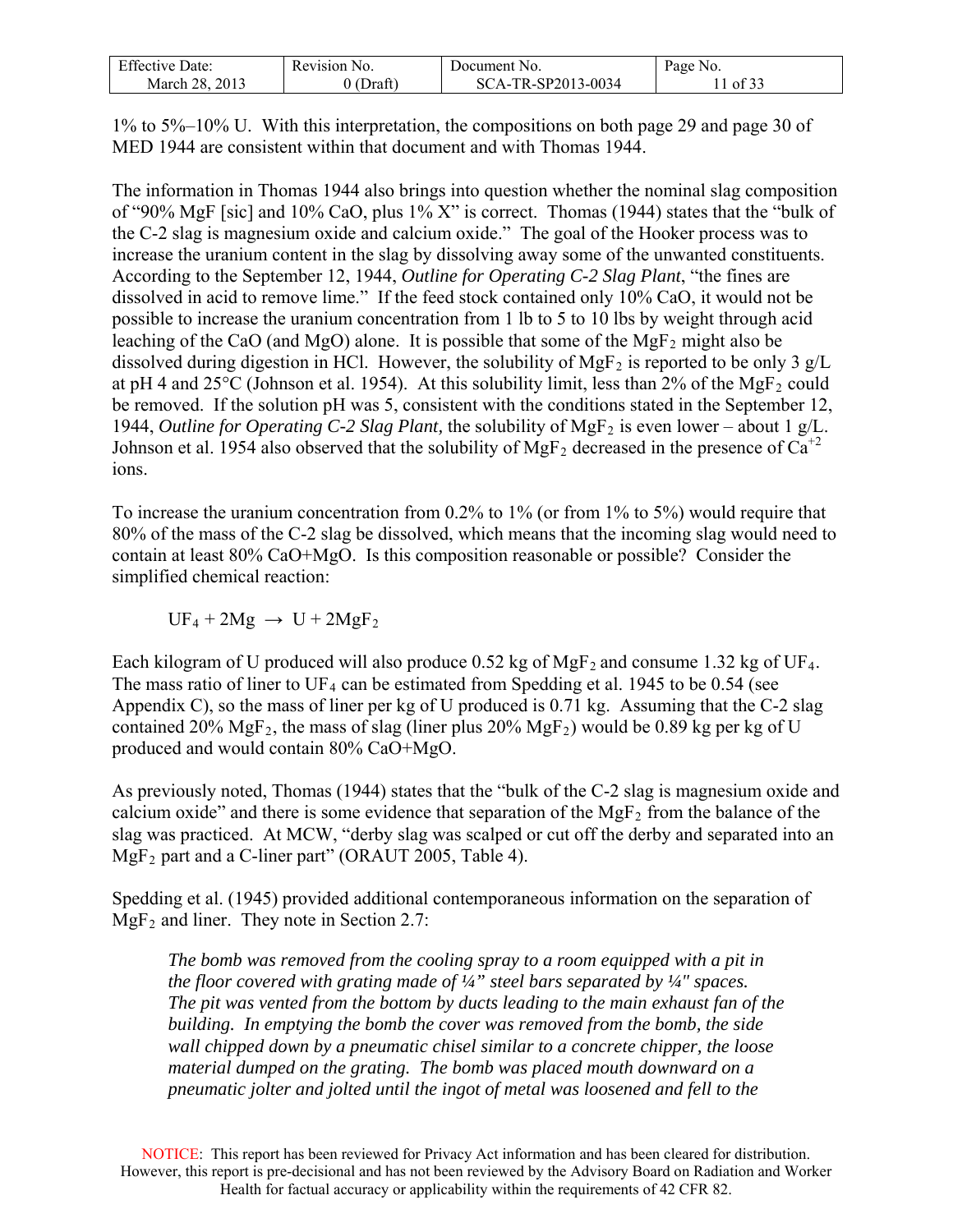| <b>Effective Date:</b> | Revision No. | Document No.       | Page No. |
|------------------------|--------------|--------------------|----------|
| March 28, 2013         | 0 (Draft`    | SCA-TR-SP2013-0034 | of $33$  |

*floor. The remaining wall or liner material was chiseled loose and all liner material and slag were swept onto the grating which acted as a sieve permitting the ¼" and finer material to pass into the barrel or drum below the screen. This product consisted chiefly of liner material, CaO or MgO, poor in both fluorine and uranium. Larger pieces, including most of the slag or MgF<sub>2</sub>, were removed to a chute in the cover of an adjacent pit and dropped into a second container. This product contained most of the unrecovered uranium* 

If this type of separation was practiced at ElectroMet or if -20 mesh fraction from the screening at Hooker was enriched in CaO+MgO, then the digester feed could contain sufficient acidsoluble components.

Based on the information presented here, it is plausible to assume that the concentration of uranium in the incoming slag and in the resultant concentrate is at least five times higher than assumed in the TBD.

Another factor to consider is estimating the external dose from slag handling. The +20 mesh fraction, which was not subject to acid digestion, but did require handling, amounts to about 20% of the slag mass and contains 9% U (Thomas 1944). The contribution from this higher uranium content material needs to be included in the external exposure estimate.

## *Finding 1. NIOSH should review the assumptions regarding the composition of the incoming slag and the outgoing concentrate in light of the new material provided in Thomas 1944.*

According to MED 1944, the barrels of feedstock contain about 500 lbs of slag, while Thomas (19[4](#page-11-1)4) uses a value of 275 lbs. If the bulk of the slag is  $CaO+MgO$ , a 50-gallon barrel<sup>4</sup> would contain about 310 lbs of slag, assuming a bulk density of 55 lbs/ $ft<sup>3</sup>$  for dolomitic lime ([http://www.lime.org/documents/lime\\_basics/lime-physical-chemical.pdf](http://www.lime.org/documents/lime_basics/lime-physical-chemical.pdf)). Barrels with lower slag content would result in lower external exposures per unit time, but exposures times would be longer due to increased barrel handling, so the net result should be about the same regardless of the barrel mass loading.

## <span id="page-11-0"></span>**3.2 REVIEW OF SECTION 3.2 "MONTHLY PRODUCTION RATE"**

NIOSH (2011b) cites data sources indicating that the monthly production rate was 10 tons per month (MED 1944), and that total production was 152 tons over the life of the Hooker project (Mears 1946), but notes that some ambiguity exists as to whether these quantities refer to incoming slag or outgoing concentrates. NIOSH estimated that ElectroMet could have produced 777 tons of slag through the end of 1945. Of this tonnage, some was apparently shipped to the Lake Ontario Ordnance Works (LOOW) for storage, and any oversized slag shipped to Hooker would not have been put through acid leaching. They note that, if the 10 tons per month referred to concentrate rather than slag, then 50 tons per month of slag would need to have been processed to increase the uranium content from 1 lb to 5 lbs. Over 18 months, this would require more feedstock (i.e., 900 tons) than was produced by ElectroMet. On this basis, NIOSH

<span id="page-11-1"></span> $\frac{1}{4}$  $4$  Mallinckrodt used 50-gallon whiskey barrels to package C-2 scrap (ORAUT 2005, Table 4).

NOTICE: This report has been reviewed for Privacy Act information and has been cleared for distribution. However, this report is pre-decisional and has not been reviewed by the Advisory Board on Radiation and Worker Health for factual accuracy or applicability within the requirements of 42 CFR 82.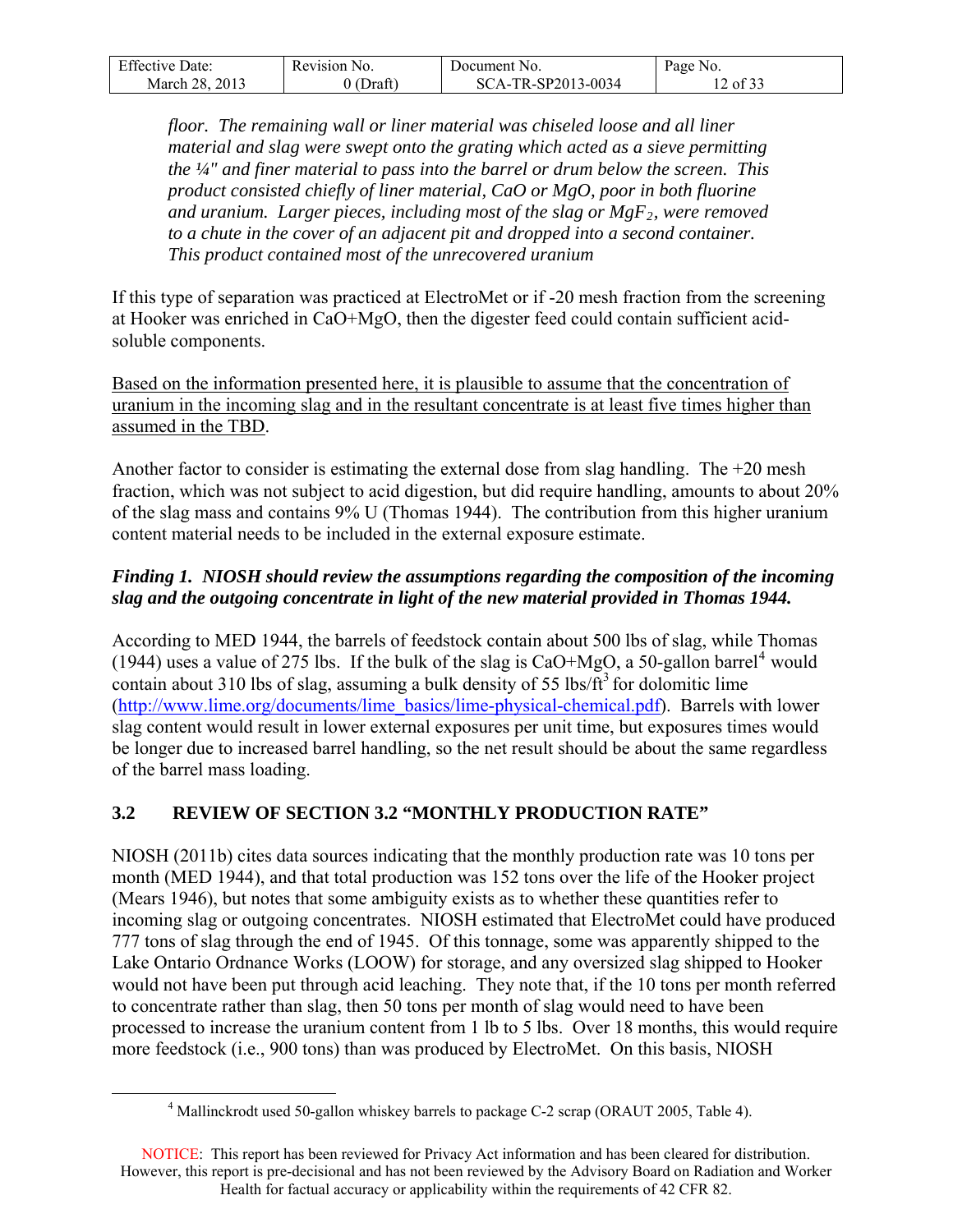| <b>Effective Date:</b> | $Rev1S10n_1$<br>NO. | Document No.                | Page<br>NO. |
|------------------------|---------------------|-----------------------------|-------------|
| 2013<br>March 28.      | Draft               | $-TR-SP2013-0034$<br>$SCA-$ | of 33       |

concluded that the documented production rates and quantities referred to slag rather than concentrates.

The ElectroMet slag production estimate of 777 tons made by NIOSH appears to be low. From April 1943 through August 1946, the average rate of uranium production at ElectroMet was 44 tons/month (NYOO 1951). Since the Hooker work ended in January 1946, the maximum amount of C-2 slag available for processing at Hooker (April 1943 through December 1945) would have been 1,031 tons (33 months  $\times$  44 tons U/month  $\times$  0.71 tons slag/ton U), or about 33% more than estimated by NIOSH. Assuming that the 152 tons cited by Mears (1946) was concentrate rather than incoming slag, the average concentrate production over the 18-month life of the Hooker project would be 8.4 tons/month. If the uranium concentration increased from 1% in the C-2 slag to 5% in the concentrate, then the monthly slag feed to the process would be 42 tons/month, or 760 tons over the project life. Since we estimate that 1,031 tons of slag was available from ElectroMet, allowing for 20% oversize that was not acid-leached would leave 825 tons. Thus, there should be sufficient C-2 slag to supply a 42-ton/month requirement, cover removal of oversize from processing, and provide for some slag storage at LOOW.

The Hooker facility included three digester tanks, and the turnover rate per digester was about 2 days (MED 1944). Thus, the plant had the capacity to process about 45 batches per month. It is puzzling why a plant of this size would be built if the processing rate was only one batch per month. In addition, we note from the September 12, 1944, *Outline for Operating C-2 Slag Plant*  (Appendix B) that:

*IT IS MOST IMPORTANT THAT ALL THE DISPOSAL ACID BE USED FOR C-2 SLAG. Each hour that acid runs to the lime pit is wasted time for the slag plant. The work SHOULD be planned with this in mind.* 

It can be inferred from this quotation that there was little storage capacity for HCl at Hooker and, if the acid could not be used promptly to treat slag, it was sent to a neutralization pit. This information suggests that the Hooker plant was intended to handle considerably more than one batch of slag per month.

Information in Thomas 1944 supports the idea that the input to the Hooker process was more than 10 tons per month. Thomas notes that the availability of HCl at Hooker was sufficient to concentrate 65 to 80 tons of slag per month. In addition, equipment was sized for an 80-ton per month acid leaching plant at Hooker.

*Finding 2: NIOSH should re-examine its position that external exposures were based on slag input to the leaching process of 10 tons per month. It is possible that external exposures are understated by a factor of about 5.* 

### <span id="page-12-0"></span>**3.3 REVIEW OF SECTION 4.0 "INTERNAL DOSE"**

Since there were no air monitoring data from Hooker, NIOSH collected surrogate data on C-2 slag handling from ElectroMet, MCW, and Fernald. These data are summarized in Table 1 of the TBD. NIOSH fit these data to a lognormal distribution and determined that the geometric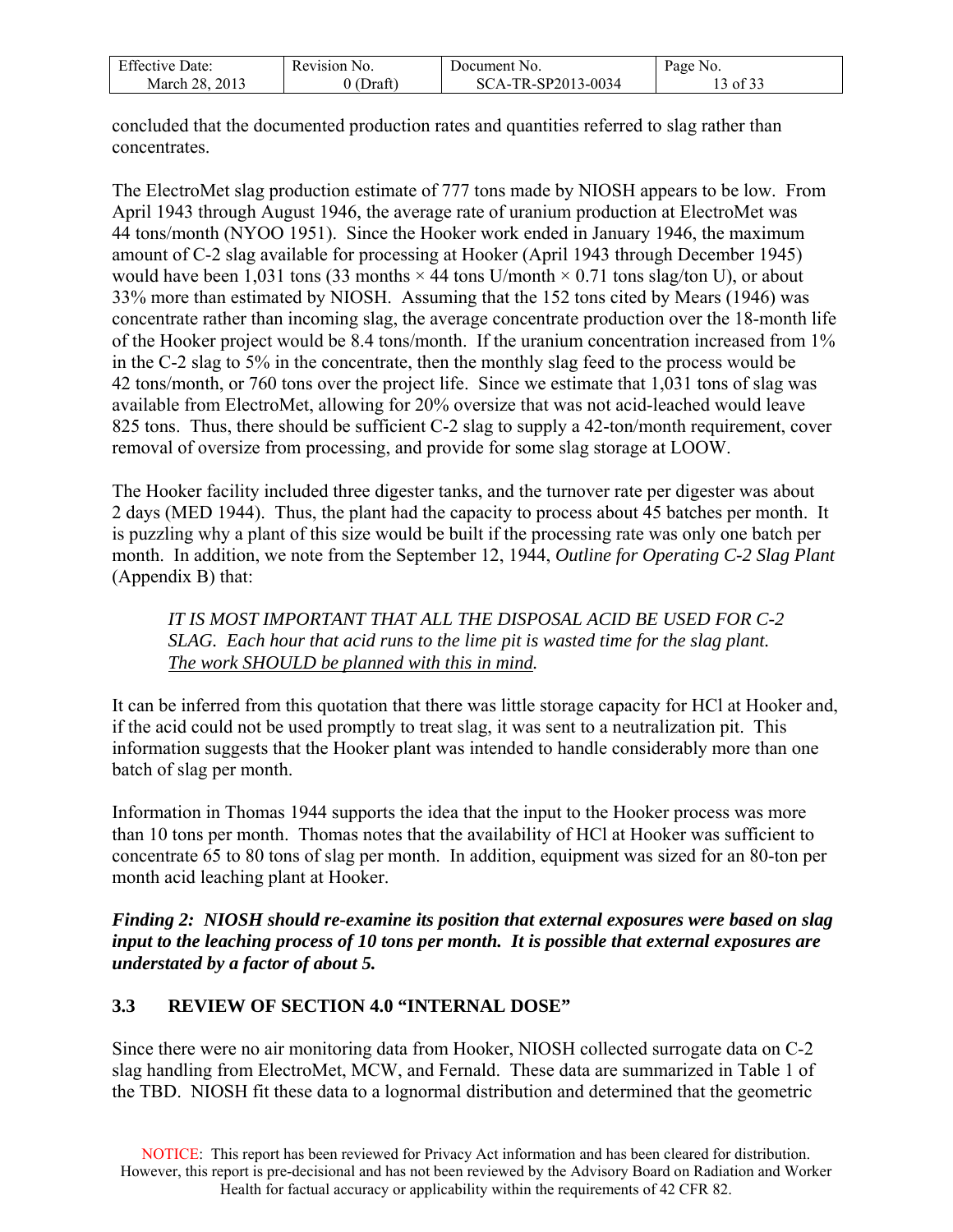| $\Gamma$ $\alpha$<br>Date:<br>- ++^^+<br>enecu | N <sub>O</sub><br>Revision 1 | Document No.                              | Page<br>N <sub>0</sub>                     |
|------------------------------------------------|------------------------------|-------------------------------------------|--------------------------------------------|
| 2013<br>າຂ<br>March                            | $\sim$<br>Draft              | $R$ -SP2012<br>3-0034<br>SC<br>$\Delta$ - | $\sim$ $\sim$ $\sim$<br>$\cdot$ of 35<br>⊣ |

mean (GM), geometric standard deviation (GSD), and  $95<sup>th</sup>$  percentile values were 187.7 dpm/m<sup>3</sup>, 2.43, and 806 dpm/m<sup>3</sup>, respectively. SC&A verified these metrics.

The data in Table 1 of NIOSH 2011b were selected from a larger dataset developed by NIOSH and summarized in Tables 6-1, 6-2, and 6-3 of NIOSH 2010. NIOSH eliminated some of the data from the NIOSH 2010 tables in creating Table 1, based on judgments as to the relevance to Hooker of some of the surrogate slag handling data. SC&A reviewed the available data and concluded that some of the data excluded by NIOSH should be added to the Hooker dataset. Using this revised dataset (see Appendix A), SC&A determined that the GM was 95.1 dpm/m<sup>3</sup>, with a GSD of 3.53, and the 95<sup>th</sup> percentile was 759 dpm/m<sup>3</sup>. These values are similar to those calculated by NIOSH using a different dataset. Based on this analysis, it appears the TBD values needed to estimate internal dose are reasonable and claimant favorable.

As discussed above, NIOSH assumed that slag handling occurred 5% of the time and assumed that the operators were exposed to the 95<sup>th</sup> percentile dust levels (i.e., 806 dpm/m<sup>3</sup>). For the remainder of the working time each month, it was assumed that the worker was exposed to dust levels representative of filtration of uranium concentrates. Christofano and Harris (1960) cite a range of 17 to 100 dpm/m<sup>3</sup> for the daily weighted average (DWA) exposure when acid-digesting uranium concentrates (avg. 68% U). Using the upper limit of 100 dpm/m<sup>3</sup> DWA and scaling this to a 2% concentrate results in a DWA exposure from processing C-2 slag of 2.94 dpm/m<sup>3</sup> for 95% of the working period. The average airborne concentration was determined to be 43.1 dpm/m<sup>3</sup> (806  $\times$  0.05 + 2.94  $\times$  0.95). This general approach for establishing dust levels is reasonable, assuming that slag handling occurs 5% of the time and that the concentrate contains 2% U. However, as discussed in Section 3.2 above, we question whether 5% is the appropriate estimate of exposure time for handing slag. In the cost estimate for the proposed Hooker plant, Thomas (1944) assumed that one man would be required per day (48 hours/week) to load and unload barrels for an 80-ton per month operation. This would be somewhat reduced if the operating rate was 42 tons per month of slag. We also question whether the concentrate contained only 2% U.

### *Finding 3: The basis for assuming that internal exposure from slag dust occurred 5% of the time needs to be re-examined, as does the assumption that the concentrate contained 2% U. It appears that the exposure time is understated by about a factor of 5 and the amount of uranium in the concentrate is understated by at least a factor of 2.5.*

NIOSH estimated that the inhalation exposure was 340 pCi/calendar-day (43.1 dpm/m<sup>3</sup>  $\times$ 1.2 m<sup>3</sup>/hr  $\times$  8 hr/day  $\times$  300 work-days/365 calendar-days). NIOSH also estimated that the ingestion exposure was 5.9 dpm/calendar-day using guidance in OCAS-TIB-009 (OCAS 2004). The TIB-009 guidance specifies that the daily ingestion intake is 0.2 times the airborne activity, or 8.62 dpm/work-day  $(0.2 \times 43.1)$ . Apparently, NIOSH adjusted this to a calendar-day basis assuming 250 work-days per year  $(8.62 \times 250/365 = 5.9 \text{ dpm/calendar-day})$ . For consistency with the calculation of inhalation intakes, we believe that the correct value should be 7.1 dpm/calendar-day  $(8.62 \times 300/365)$ . While the difference is trivial in terms of dose received by an AWE worker, values in the TBD should be consistent and accurate.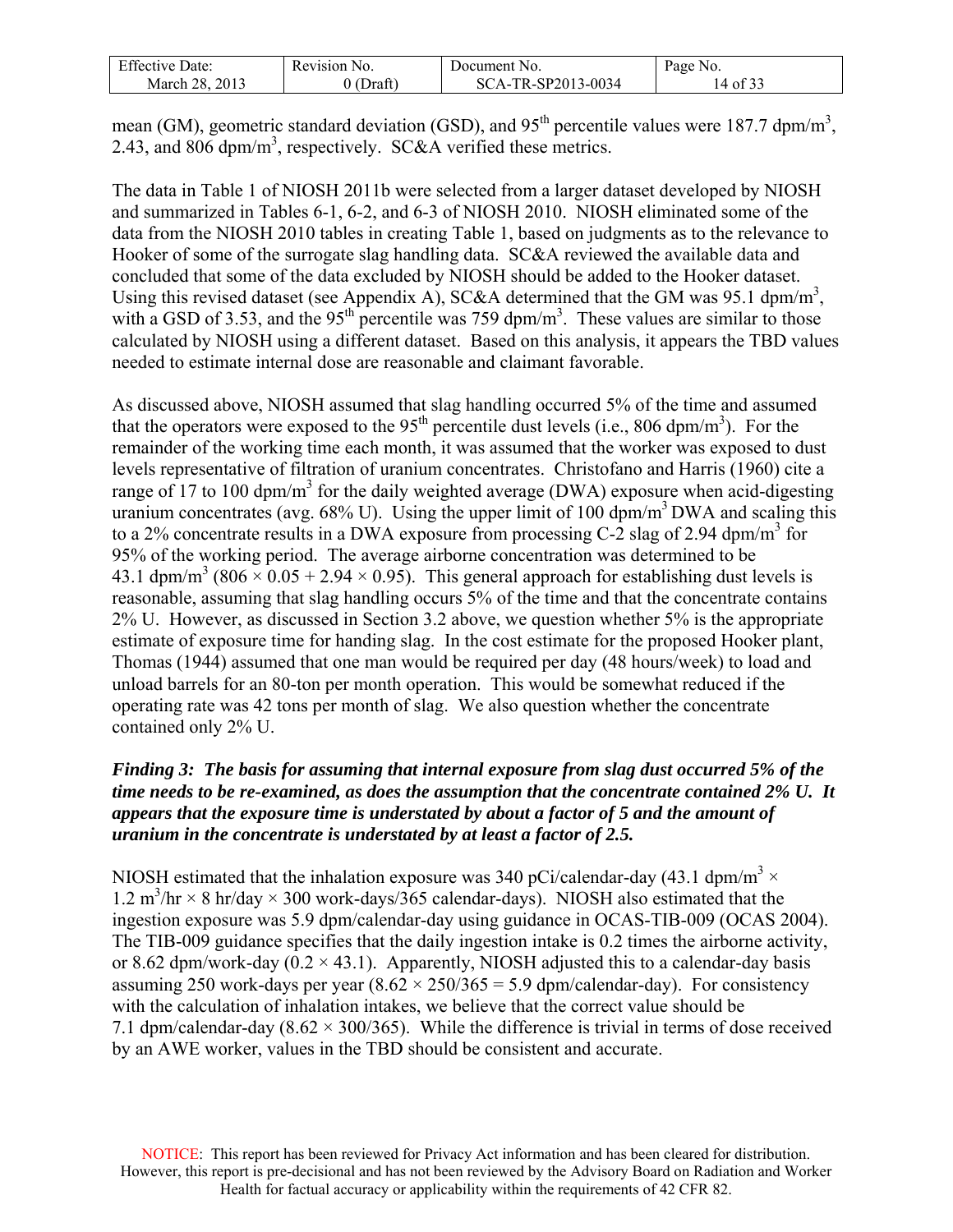| <b>Effective Date:</b> | Revision No. | Document No.       | Page No. |
|------------------------|--------------|--------------------|----------|
| March 28, 2013         | $0$ (Draft)  | SCA-TR-SP2013-0034 | 15 of 33 |

*Finding 4: NIOSH should review the ingestion intake to ensure that it is calculated in a manner consistent with calculation of the inhalation intake.* 

## <span id="page-14-0"></span>**3.4 REVIEW OF SECTION 5.1 "SLAG BARREL" AND SECTION 5.2 "CONCENTRATE BARREL"**

NIOSH performed MCNPX calculations to estimate photon and beta doses at various distances from a barrel of slag  $(0.2 \text{ wt\% U})$  and a barrel of concentrate  $(2 \text{ wt\% U})$ . Results of these calculations are presented in Tables 2 and 3 of the TBD and are summarized in Table 3-1 here. We note that photon exposure is expressed differently in Table 2 and Table 3. Both tables include the phrase "External Dose Rate" in the table title. However, the units of measure for photons in Table 2 are mR/hr, while in Table 3 the units of measure are mrem/hr. The text in Section 5.1 states that:

*MCNPX was utilized to calculate the dose rate from direct photons and bremsstrahlung x-rays at a distance of one foot and one meter from the barrel. Dose conversion coefficients listed in ICRP 1996 Table A.1 were utilized for this calculation.* 

Based on this information, one can conclude that the units of measure in Column 2 of Table 2 should be mrem/hr not mR/hr. This distinction is important, because it can have a significant impact on selecting organ dose conversion factors from OCAS-IG-001 (OCAS 2007).

### *Finding 5: NIOSH should confirm that the correct units of measure are cited in Tables 2 and 3.*

SC&A independently performed MCNPX calculations for a barrel of slag, which were summarized in Appendix A of SC&A 2011a. Based on our interpretation of the available documents, we assumed that the slag contained 1 wt% U. SC&A also included the shielding effects of the wooden barrel on photon exposures, which were calculated at the barrel midsection. Beta doses were calculated above an uncovered barrel.

To facilitate comparisons, Table 3-1 also includes approximate doses/exposures for 0.2 wt% U slag obtained by adjusting the SC&A calculations to the lower uranium concentration. Perusal of Table 3-1 shows that the photon doses from slag barrels as calculated by NIOSH are in good agreement with the slag adjusted values calculated by SC&A. The same is true for contact beta doses. Beta doses at 1 foot are significantly higher as calculated by NIOSH, resulting in doses that are more claimant favorable. While the methodologies used by both SC&A and NIOSH are comparable, as discussed above, we believe that a slag content of 1% U and a concentrate content of at least 5% are supported by the new information.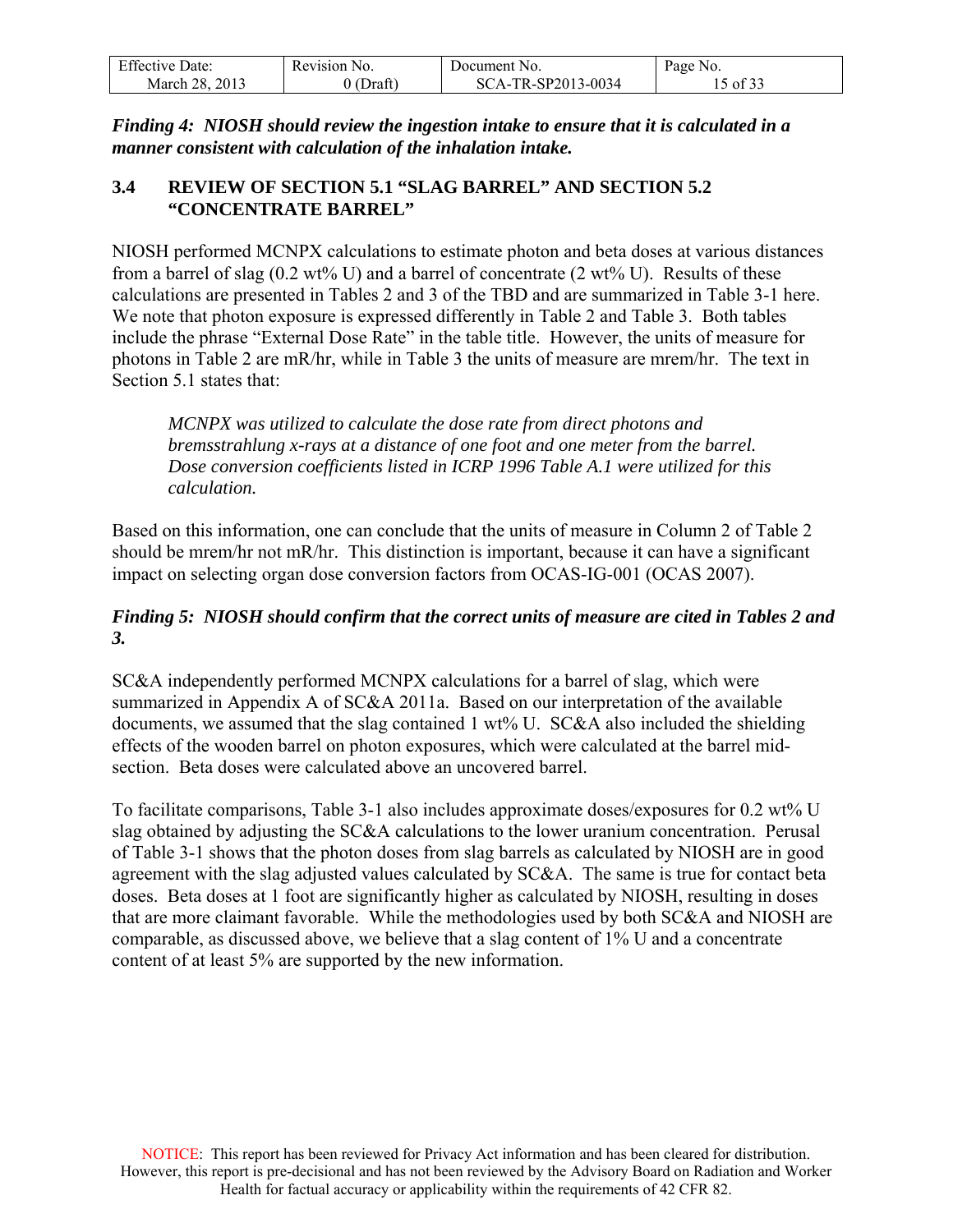| <b>Effective Date:</b> | Revision<br>No. | Document No.       | Page No.     |
|------------------------|-----------------|--------------------|--------------|
| March 28, 2013         | 'Draft<br>00    | SCA-TR-SP2013-0034 | $16$ of $3.$ |

| <b>Source</b> | Component      | U content | <b>Photon Dose (mrem/hr)</b> |          | <b>Beta Dose (mrem/hr)</b> |          |
|---------------|----------------|-----------|------------------------------|----------|----------------------------|----------|
|               |                | $(wt\%)$  | @ 1 ft                       | @1m      | contact                    | $@1$ ft  |
| <b>NIOSH</b>  | Slag           | 0.2       | $.94E - 0.3$                 | 5.78E-04 | 1.91E-01                   | 4.62E-02 |
|               | Concentrate    | 2.0       | $.65E-02$                    | 4.91E-03 | $1.93E + 00$               | 4.44E-01 |
| SC&A          | Slag           | l.O       | .78E-02                      | 3.59E-03 | 8.5E-01                    | 7.0E-05  |
|               | Slag Adjusted* | 0.2       | 3.56E-03                     | 7.18E-04 | 1.7E-01                    | 1.4E-05  |

| Table 3-1. MCNPX Calculations of External Dose from Barrels of Slag and Concentrate |
|-------------------------------------------------------------------------------------|
|-------------------------------------------------------------------------------------|

 $*$  20% of value for 1% U

### <span id="page-15-0"></span>**3.5 REVIEW OF SECTION 5.3 "EXTERNAL DOSE FROM SURFACE CONTAMINATION"**

NIOSH developed photon and beta dose conversion factors for exposure from contaminated surfaces using MCNPX and summarized the results in Table 4 of the TBD. We note that the text discussing Table 4 always refers to dose rates, while the photon dose conversion factor is expressed in terms of exposure rate (mR/hr).

### *Finding 6: NIOSH should review the units of measure for the photon dose conversion factors in Table 4 and determine if they are correct. If the units are correct, the text needs to be revised to discuss exposure rates rather than dose rates.*

The photon dose conversion factor from Table 4 is 6.79E-10 mR/hr per dpm/m<sup>2</sup> (or mrem/hr based on the discussion above). The photon dose rates were calculated at a distance of 1 ft from a 100-m diameter circle using MCNPX. Surface contamination was assumed to be 1 dpm/m<sup>2</sup> alpha. Equilibrium with short-lived decay products was also assumed. The energy distribution was determined to be 80.2% <30 keV, 12.3% 30–250 keV, and 7.5% >250 keV. For comparison, we calculated the photon dose conversion factor for surface contamination using the version of Federal Guidance Report 13 available on CD, which used ICRP 60 (ICRP 1990) tissue weighting factors. The dose conversion factor based on equilibrium between U-238, Th-234, Pa-234m, and U-234 was 6.99E-10 mrem/hr per dpm/m<sup>2</sup>, a value in good agreement with the value in the Hooker TBD.

To calculate the surface dose/exposure, NIOSH assumed that deposition occurred for 2,400 hours, based on an air concentration of 43.1  $dpm/m<sup>3</sup>$  and a terminal settling velocity of 0.00075 m/s for 5 µm AMAD spherical particles resulting in a surface concentration of  $279,410$  dpm/m<sup>2</sup>. This general approach is reasonable, but the doses in Table 4 could be subject to adjustment based on resolution of several of the above findings.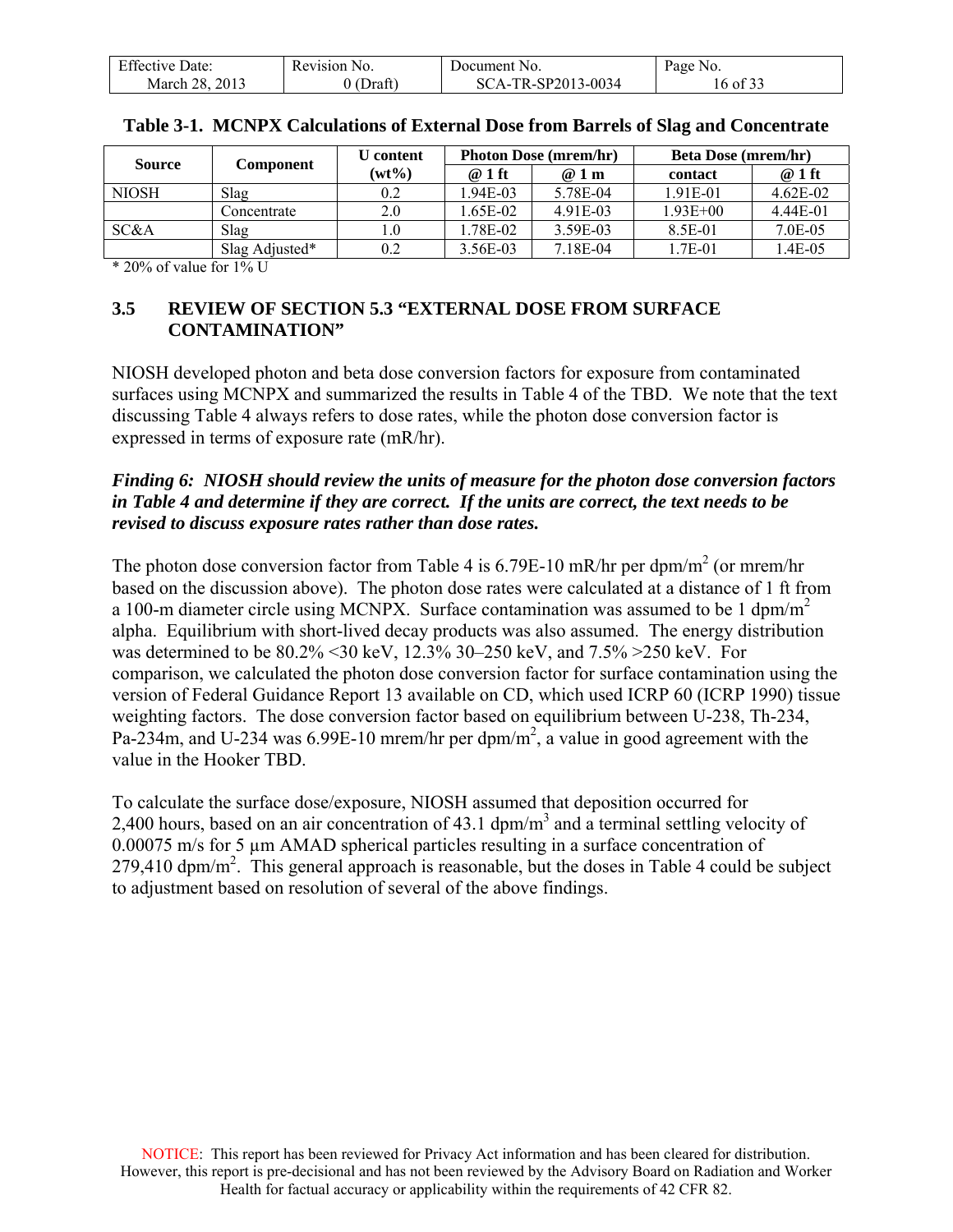| <b>Effective Date:</b> | Revision No. | Document No.       | Page No. |
|------------------------|--------------|--------------------|----------|
| March 28, 2013         | $0$ (Draft)  | SCA-TR-SP2013-0034 | 7 of 33  |

## **4.0 RECONCILIATION OF PRIOR SC&A FINDINGS**

<span id="page-16-0"></span>SC&A's findings based on its review of Appendix AA and the Hooker Petition Evaluation Report were discussed in detail at the ABRWH Uranium Refining Atomic Weapons Employers Work Group meeting on May 16, 2011 (Transcript 2011). NIOSH provided responses to the SC&A findings either verbally or via a white paper (Allen 2011a). The findings matrices presented in Tables 4-1 and 4-2 summarize the issues related to Appendix AA and to the Hooker Petition Evaluation Report and the actions on each finding taken by the Work Group. The Work Group determined that all of the findings had been resolved. However, as discussed in Section 3.2 above, review of NIOSH 2011b suggests that sufficient slag was available from ElectroMet to process about 42 tons per month at Hooker, rather than 10 tons per month as assumed by NIOSH. Consequently, SC&A believes that Finding 1 regarding Appendix AA and Finding B regarding the Petition Evaluation Report should be reopened based on the current review of NIOSH 2011b. SC&A also believes that Finding A of the ER should be reopened based on new information indicating that the input slag contained about 1% U.

| <b>Finding or</b><br><b>Observation</b> | <b>SC&amp;A Review<sup>a</sup></b>                                                                                                                                                                                                                                                   | <b>NIOSH Initial Response</b>                                                                                                                                                                                                                                         | <b>Work Group Position Based</b><br>on NIOSH Response                                                                                                                                                                                                                  |
|-----------------------------------------|--------------------------------------------------------------------------------------------------------------------------------------------------------------------------------------------------------------------------------------------------------------------------------------|-----------------------------------------------------------------------------------------------------------------------------------------------------------------------------------------------------------------------------------------------------------------------|------------------------------------------------------------------------------------------------------------------------------------------------------------------------------------------------------------------------------------------------------------------------|
| Observation 1                           | NIOSH should clarify whether or<br>not photofluorography was used<br>at AWE sites.                                                                                                                                                                                                   | NIOSH added clarifying text to<br>the TBD <sup>c</sup> stating that PA chest<br>x-rays should be used<br>(Transcript <sup>b</sup> p. 21, line 16).                                                                                                                    | The Work Group was satisfied<br>with the NIOSH response. On a<br>broader scale there was<br>agreement that, unlike AEC sites,<br>the default position for AWE sites<br>should be x-rays rather than<br>photofluorography, if there was<br>no evidence to the contrary. |
| Finding 1                               | NIOSH should re-examine the<br>assumption that dumping of<br>barrels could be done in 1 day per<br>month.                                                                                                                                                                            | NIOSH included additional<br>information in the TBD on the<br>quantity of slag available within<br>the AEC complex, supporting<br>the assumption that processing<br>of slag one day per month was<br>reasonable.                                                      | The Work Group determined that<br>the finding was closed<br>(Transcript p. 45, line 5).                                                                                                                                                                                |
| Finding 2                               | NIOSH should account for all<br>activities causing inhalation<br>exposure, not just those involved<br>in dumping barrels of C-2 slag.                                                                                                                                                | The TBD includes airborne<br>exposures from dumping drums<br>of slag and filtering digester<br>output.                                                                                                                                                                | The Work Group determined that<br>the finding was closed (Transcript)<br>p. 48, line 13).                                                                                                                                                                              |
| Finding 3                               | While SC&A does not agree with<br>some of the underlying<br>assumptions in their approach, the<br>NIOSH approach appears to be<br>bounding for dose reconstruction.<br>However, our independent<br>analyses indicate that the values<br>for intake rate are unrealistically<br>high. | The methodology based on<br>TBD-6001 was eliminated and<br>was replaced in the TBD by slag<br>handling data from<br>Mallinckrodt, Fernald and<br>Electromet. The inhalation<br>exposure was based on the 95 <sup>th</sup><br>percentile of the slag handling<br>data. | The Work Group determined that<br>the finding was closed (Transcript<br>p. 52, line 5).                                                                                                                                                                                |

**Table 4-1. Hooker Electrochemical Issues Matrix (TBD-6001 Appendix AA)**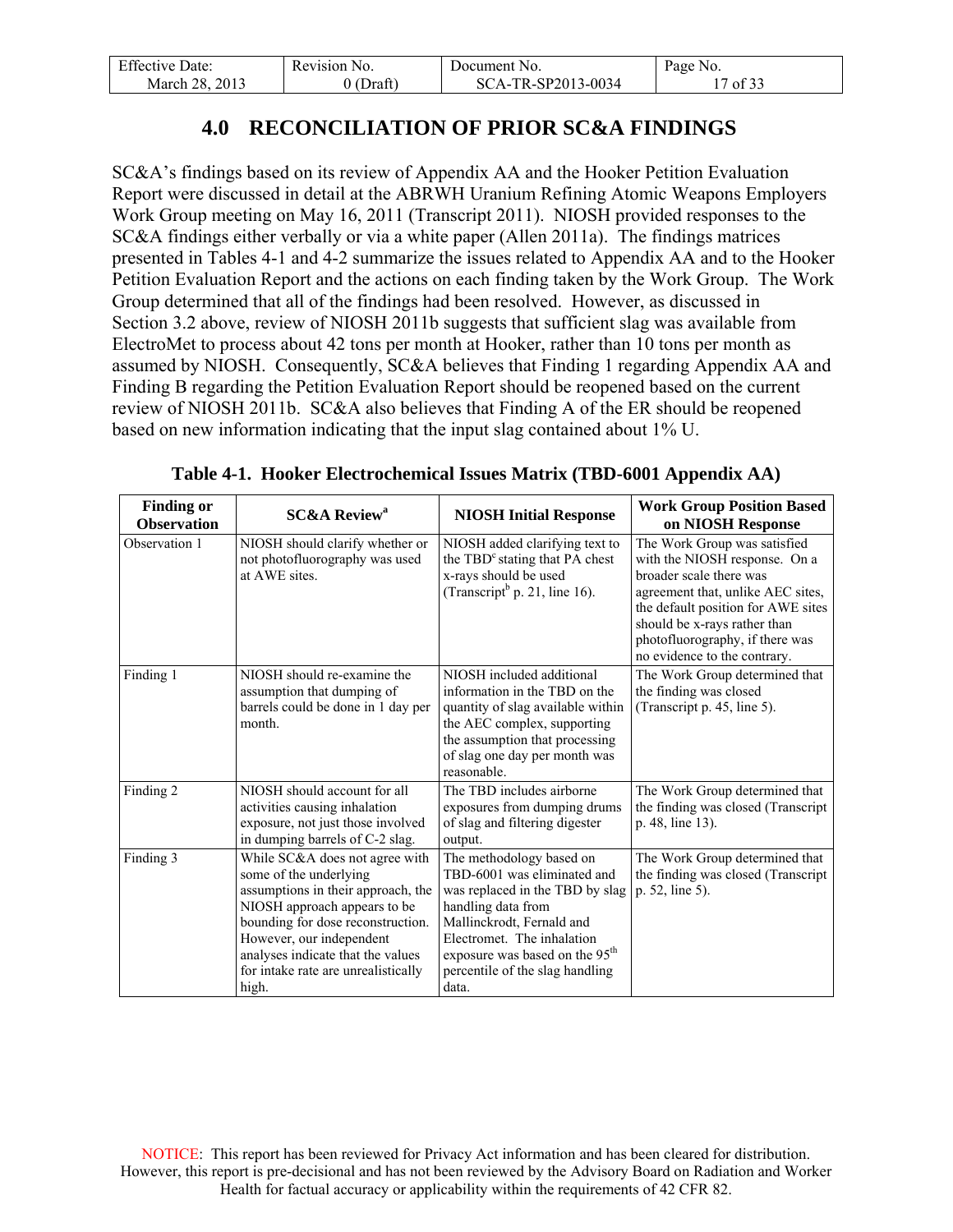| <b>Effective Date:</b> | Revision No. | Document No.       | Page No. |
|------------------------|--------------|--------------------|----------|
| March 28, 2013         | (Draft)      | SCA-TR-SP2013-0034 | 8 of 33  |

|  |  | Table 4-1. Hooker Electrochemical Issues Matrix (TBD-6001 Appendix AA) |  |  |  |
|--|--|------------------------------------------------------------------------|--|--|--|
|--|--|------------------------------------------------------------------------|--|--|--|

| <b>Finding or</b><br><b>Observation</b> | <b>SC&amp;A Review<sup>a</sup></b>                                                                                                                                                                                                                                                                                                                                                                                                       | <b>NIOSH Initial Response</b>                                                                                                                                                                                                                                     | <b>Work Group Position Based</b><br>on NIOSH Response                                                                                                                                                                                                                                                                                                                                   |
|-----------------------------------------|------------------------------------------------------------------------------------------------------------------------------------------------------------------------------------------------------------------------------------------------------------------------------------------------------------------------------------------------------------------------------------------------------------------------------------------|-------------------------------------------------------------------------------------------------------------------------------------------------------------------------------------------------------------------------------------------------------------------|-----------------------------------------------------------------------------------------------------------------------------------------------------------------------------------------------------------------------------------------------------------------------------------------------------------------------------------------------------------------------------------------|
| Observation 2                           | If conversion of external exposure<br>to a calendar-day basis is based on<br>350 days per year, the basis for<br>this assumption should be<br>provided. In addition, NIOSH<br>should provide example<br>calculations to show how the<br>values in Table 7.3 of TBD-6001<br>were derived.                                                                                                                                                 | There was a math error in<br>Appendix AA, but this was<br>eliminated with the new<br>approach in the TBD.                                                                                                                                                         | The Work Group was satisfied<br>that the observation was<br>adequately addressed (Transcript<br>p. 52, line 19).                                                                                                                                                                                                                                                                        |
| Finding 4                               | NIOSH should correct the<br>external exposure rates in Table<br>AA.3.                                                                                                                                                                                                                                                                                                                                                                    | There was a math error in<br>calculating external exposure<br>rates, but the finding is not<br>relevant since the TBD uses a<br>revised approach.                                                                                                                 | The Work Group determined that<br>the finding was closed (Transcript<br>p. 54, line 5).                                                                                                                                                                                                                                                                                                 |
| Finding 5                               | Rather than applying the values in<br>Table 7.3 as default/ bounding<br>values, NIOSH should derive the<br>correct external dose values using<br>MicroShield or MCNP.                                                                                                                                                                                                                                                                    | NIOSH used MCNPX to<br>calculate external doses in the<br>TBD. They noted that there was<br>a calculational error in their<br>MCNPX calculation that will<br>require correction. On June 17,<br>2011, NIOSH issued Revision 1<br>to the TBD correcting the error. | The Work Group determined that<br>the finding was closed<br>(Transcript p. 55, line 20).                                                                                                                                                                                                                                                                                                |
| Observation 3                           | For consistency with the TBD-<br>6001 source document, the units<br>in Table AA.4 should be specified<br>as mrad or mrem/calendar-day<br>rather than mR/ calendar-day.                                                                                                                                                                                                                                                                   | Since TBD-6001 is no longer<br>used, the observation is not<br>relevant.                                                                                                                                                                                          | The Work Group concurred that<br>the issue was no longer relevant<br>(Transcript p. 56, line 12).                                                                                                                                                                                                                                                                                       |
| Finding 6                               | NIOSH should consider whether<br>use of shallow dose estimates<br>based on slag sampling is a more<br>plausible approach than pro-rating<br>exposures from a large uranium<br>object. Alternatively, NIOSH<br>could consider using a<br>conservative estimate of the<br>concentration of uranium in the<br>barrel, and take into consideration<br>self-shielding and the shielding<br>from the barrel wall using<br>MicroShield or MCNP. | In the TBD, NIOSH used<br>MCNPX to calculate shallow<br>doses. NIOSH noted that was a<br>spreadsheet error in the<br>MCNPX calculations that<br>required correction. On June<br>17, 2011, NIOSH issued<br>Revision 1 to the TBD<br>correcting the error.          | The Work Group considered<br>whether or not it was appropriate<br>to close out a finding if an error<br>needed to be corrected at some<br>future time. It was agreed that the<br>finding had been addressed (in<br>this case use of MCNP) even<br>though the exact value of the<br>MCNP calculation remained to be<br>corrected. The finding was<br>closed (Transcript p. 65, line 21). |
| Finding 7                               | NIOSH should provide an<br>example calculation showing how<br>they arrived at an inhalation<br>intake of 1 pCi/calendar-day.                                                                                                                                                                                                                                                                                                             | The approach was revised in the<br>TBD using 95 <sup>th</sup> percentile<br>values for measured airborne<br>concentrations from surrogate<br>facilities and 1 year of<br>deposition.                                                                              | The Work Group concluded that<br>the finding was adequately<br>addressed (Transcript p. 66, line<br>13).                                                                                                                                                                                                                                                                                |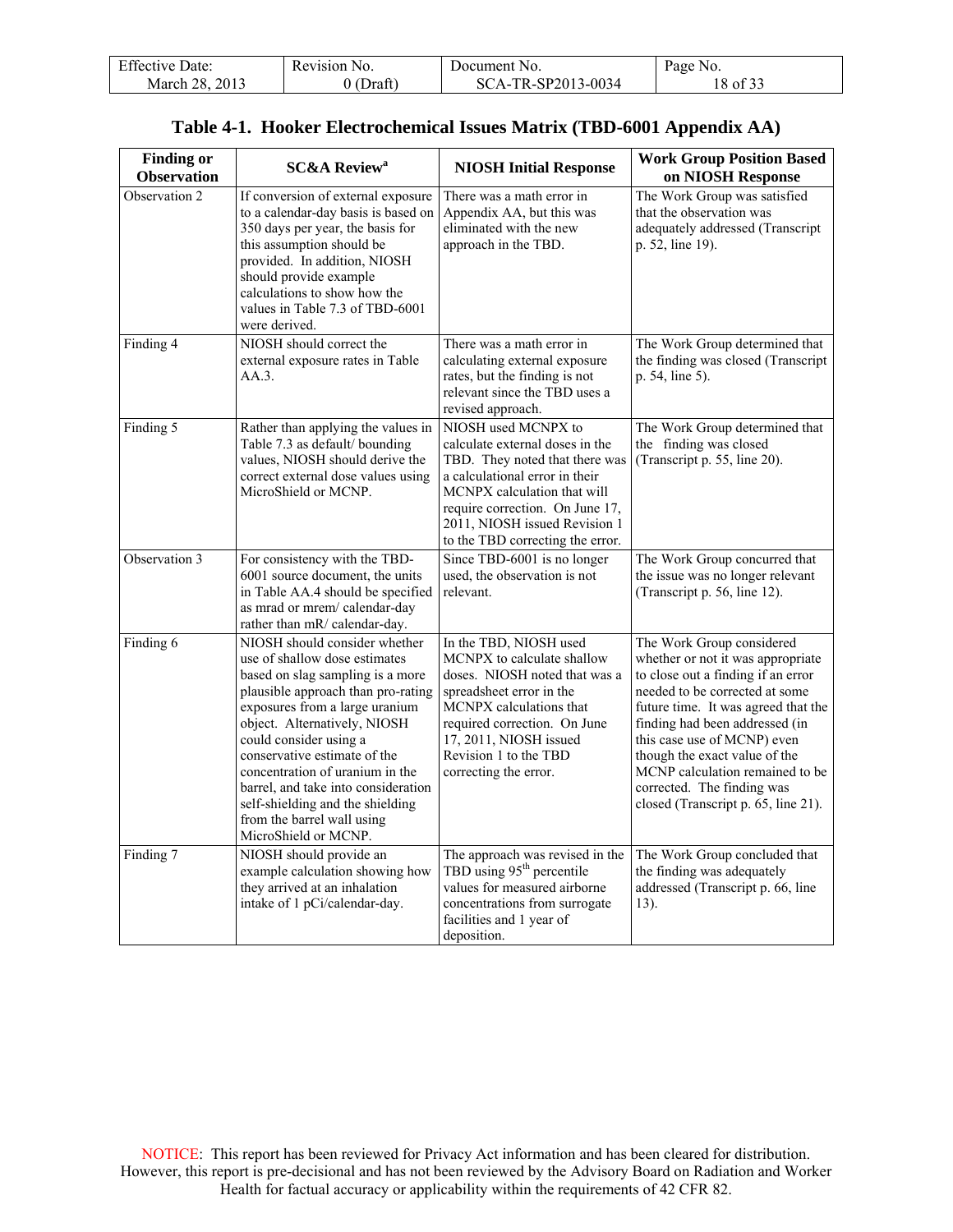| <b>Effective Date:</b> | Revision No. | Document No.       | Page No. |
|------------------------|--------------|--------------------|----------|
| March 28, 2013         | J (Draft)    | SCA-TR-SP2013-0034 | 19 of 33 |

| <b>Finding or</b><br><b>Observation</b> | <b>SC&amp;A Review<sup>a</sup></b>                                                                                                                                                                  | <b>NIOSH Initial Response</b>                                                                                                                                                                                                                                     | <b>Work Group Position Based</b><br>on NIOSH Response                                                                                                                                                                                                                                                                                                                                                                                                                                                                                                                                                                                                                                                                                                                 |
|-----------------------------------------|-----------------------------------------------------------------------------------------------------------------------------------------------------------------------------------------------------|-------------------------------------------------------------------------------------------------------------------------------------------------------------------------------------------------------------------------------------------------------------------|-----------------------------------------------------------------------------------------------------------------------------------------------------------------------------------------------------------------------------------------------------------------------------------------------------------------------------------------------------------------------------------------------------------------------------------------------------------------------------------------------------------------------------------------------------------------------------------------------------------------------------------------------------------------------------------------------------------------------------------------------------------------------|
| Finding 8                               | NIOSH should justify the use of a<br>re-suspension factor of 1E-06/m.                                                                                                                               | Since most of the airborne<br>exposure is out-of-doors in<br>conditions where contamination<br>would be washed away, use of a<br>re-suspension factor of 1E-06/m<br>is appropriate.                                                                               | There was substantive discussion<br>about whether use of 1E-06/m<br>was appropriate for indoor<br>exposures, but it was determined<br>that indoor dust levels were more<br>than an order of magnitude lower<br>than those outdoors which would<br>tend to offset a higher re-<br>suspension factor. In addition, no<br>decay in the quantity of re-<br>suspended dust was assumed to<br>occur over the residual period.<br>The Work Group concluded that<br>the finding was adequately<br>addressed (Transcript p. 86,<br>line $7$ ).<br>Broader questions regarding the<br>general applicability of a re-<br>suspension factor of 1E-06 and<br>other issues related to ORAUT-<br>OTIB-0070 (ORAUT $2008d$ ) are<br>being considered by the<br>Procedures Work Group. |
| Finding 9                               | NIOSH should justify that the<br>approach taken to calculate<br>inhalation exposures during the<br>residual period is bounding, and<br>take into consideration SC&A's<br>review of ORAUT-OTIB-0070. | The approach used to calculate<br>internal exposures was revised<br>for the TBD and the airborne<br>concentration was assumed to<br>remain constant during residual<br>period. Consequently, SC&A's<br>critique of ORAUT-OTIB-0070<br>was not relevant to Hooker. | The Work Group concluded that<br>the finding was adequately<br>addressed (Transcript p. 86, line<br>$16$ ).                                                                                                                                                                                                                                                                                                                                                                                                                                                                                                                                                                                                                                                           |
| Finding 10                              | NIOSH needs to correct the<br>calculation of external exposure<br>during the residual period and<br>revise the basis for converting this<br>exposure to pCi/calendar-day.                           | The calculational procedure for<br>external exposure during the<br>residual period was revised in<br>the TBD.                                                                                                                                                     | The Work Group concluded that<br>the finding was adequately<br>addressed (Transcript p. 86, line<br>22).                                                                                                                                                                                                                                                                                                                                                                                                                                                                                                                                                                                                                                                              |

#### **Table 4-1. Hooker Electrochemical Issues Matrix (TBD-6001 Appendix AA)**

a – SC&A 2010. *Review of the NIOSH Site Profile for the Hooker Electrochemical Company. Battelle-TBD-6001. Appendix AA*. SCA-TR-SP2010-0034. September 2010.

- b Transcript: ABRWH Uranium Refining Atomic Weapons Employers Work Group, May 16, 2011.
- c TBD: *Technical Basis Document for the Hooker Electrochemical Company, Niagara Falls New York*. DCAS-TKBS-0009. Rev. 0. Effective Date: April 4, 2011 (NIOSH 2011a).
- d ORAUT 2008. *Dose Reconstruction during Residual Radioactivity Periods at Atomic Weapons Employer Facilities*. ORAUT-OTIB-0070, Revision 00. Oak Ridge Associated Universities Team, Cincinnati, Ohio. March 10, 2008.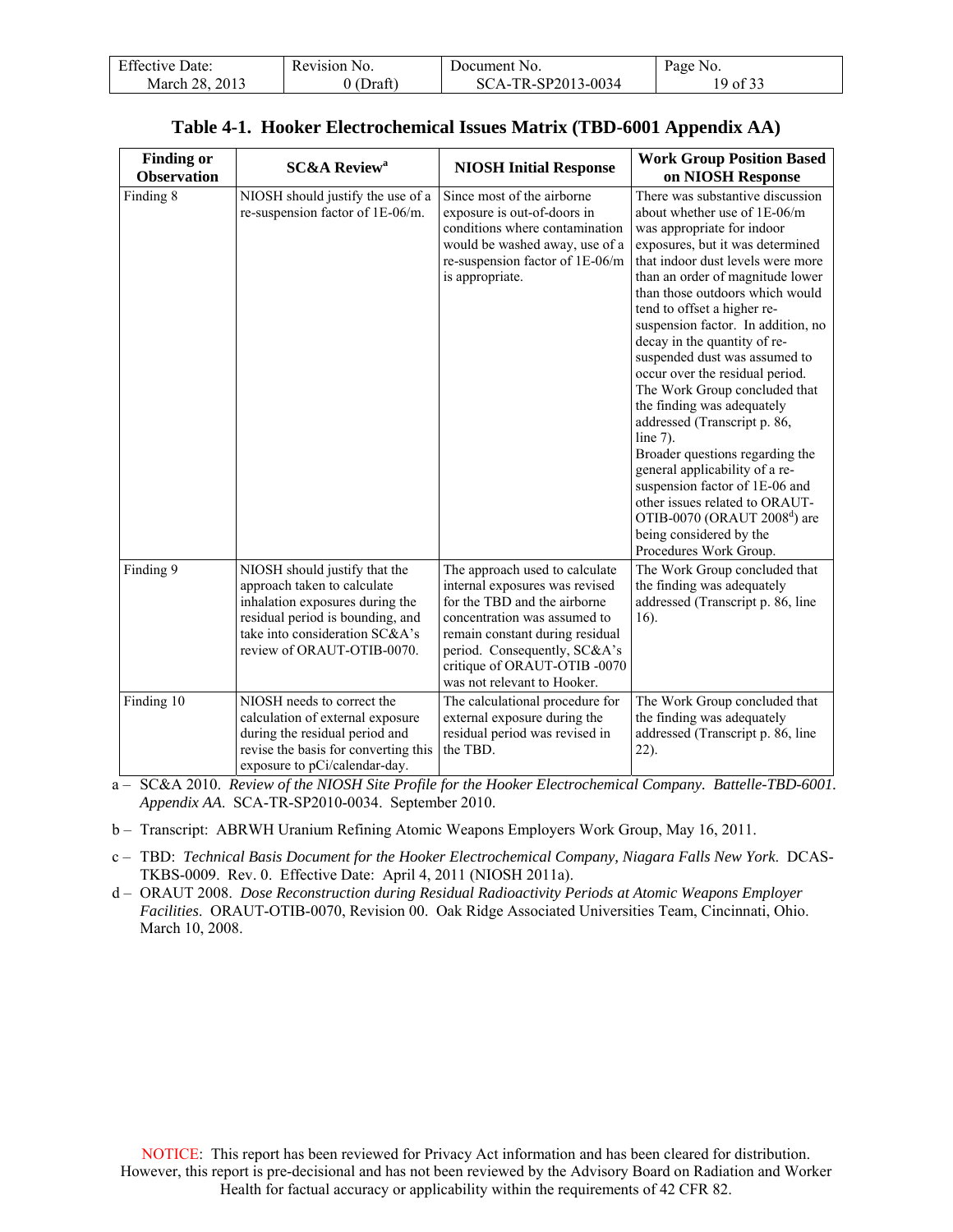| <b>Effective Date:</b> | Revision No. | Document No.       | Page No. |
|------------------------|--------------|--------------------|----------|
| March 28, 2013         | 0 (Draft)    | SCA-TR-SP2013-0034 | 20 of 33 |

## **Table 4-2. Hooker Electrochemical Issues Matrix (Petition Evaluation Report for SEC-00141)**

| <b>Finding or</b><br><b>Observation</b> | <b>SC&amp;A Review<sup>a</sup></b>                                                                                                                                                                          | <b>NIOSH Initial Response</b>                                                                                                                                                                                       | <b>Work Group Position Based</b><br>on NIOSH Response                                                                                                                                                                                                                                                                                                                                                                                                                                                                                                                                                                                                                                                                               |
|-----------------------------------------|-------------------------------------------------------------------------------------------------------------------------------------------------------------------------------------------------------------|---------------------------------------------------------------------------------------------------------------------------------------------------------------------------------------------------------------------|-------------------------------------------------------------------------------------------------------------------------------------------------------------------------------------------------------------------------------------------------------------------------------------------------------------------------------------------------------------------------------------------------------------------------------------------------------------------------------------------------------------------------------------------------------------------------------------------------------------------------------------------------------------------------------------------------------------------------------------|
| Finding A                               | NIOSH should re-examine its<br>assumption that the slag<br>contains 0.2% U; the<br>assumption of $1\%$ U is more<br>favorable to claimants and,<br>given the information<br>presented here, it is bounding. | This issue was re-examined<br>during preparation of the<br>TBD and the available<br>information suggests that the<br>incoming slag concentration<br>is $0.2\%$ .                                                    | The Work Group considered<br>that this finding was adequately<br>addressed (Transcript p. 94,<br>line $4$ ).                                                                                                                                                                                                                                                                                                                                                                                                                                                                                                                                                                                                                        |
| Finding B                               | NIOSH should review its<br>estimate of the monthly slag<br>throughput at Hooker to<br>insure that all relevant data<br>have been considered.                                                                | NIOSH included additional<br>information in the TBD on<br>the quantity of slag available<br>within the AEC complex,<br>supporting the assumption<br>that processing of slag one<br>day per month was<br>reasonable. | The Work Group considered<br>that this finding was adequately<br>addressed (Transcript p. 94,<br>line $22$ ).                                                                                                                                                                                                                                                                                                                                                                                                                                                                                                                                                                                                                       |
| Finding C                               | NIOSH should consider<br>revising Appendix AA to base<br>internal exposures on<br>surrogate slag handling data,<br>rather than on surrogate data<br>from TBD-6001 scrap<br>recovery operations.             | NIOSH revised the basis for<br>internal exposures from using<br>scrap handling data taken<br>from TBD-6001 to using slag<br>handling data at other AEC<br>facilities.                                               | Since the revised approach<br>used in the TBD also relied on<br>surrogate data, the issue was<br>raised as to whether SC&A had<br>reviewed the use of surrogate<br>data against the Board's<br>criteria. SC&A stated that they<br>had not been tasked to conduct<br>such a review. However,<br>NIOSH was tasked with such a<br>review at the previous Work<br>Group meeting. Later in the<br>meeting, NIOSH reviewed their<br>analysis regarding the use of<br>surrogate data. <sup>e</sup> At that time it<br>was agreed that NIOSH should<br>revise the surrogate data white<br>paper to include details on<br>airborne samples used in their<br>analysis. SC&A would then<br>review the white paper<br>(Transcript pp. 166–170). |
| Finding D                               | NIOSH should clarify whether<br>1.6 mrep/hr for gamma and<br>11.5 mrep/hr for beta or the<br>values contained in Tables<br>AA.3 and AA.4 of Appendix<br>AA should be used for a<br>bounding calculation.    | The approach to bounding<br>external exposures was<br>changed in the TBD to use<br>MCNP calculations rather<br>than surrogate data.                                                                                 | The Work Group considered<br>that this finding was adequately<br>addressed (Transcript p. 112,<br>line $2$ ).                                                                                                                                                                                                                                                                                                                                                                                                                                                                                                                                                                                                                       |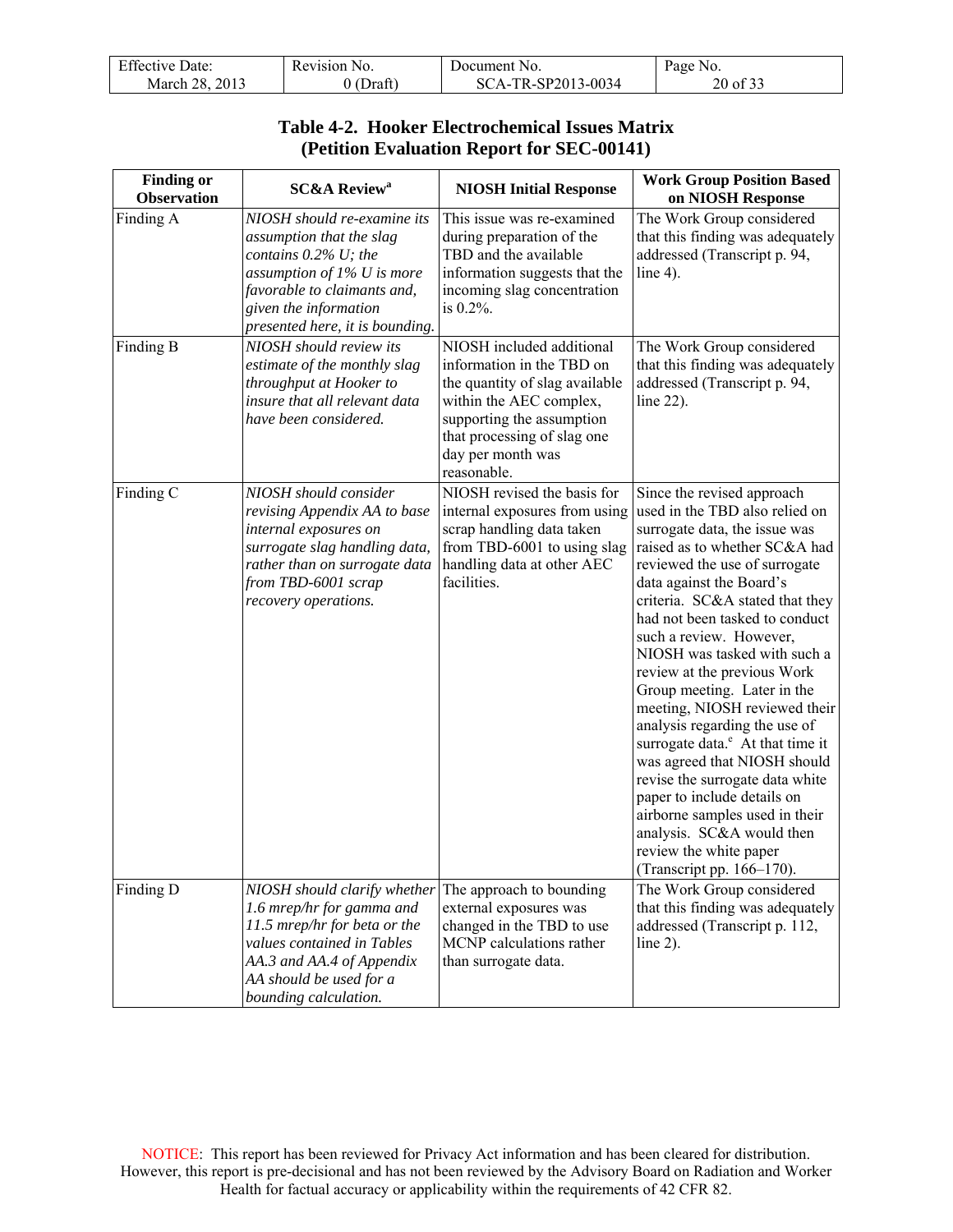| <b>Effective Date:</b> | Revision No.   | Document No.       | Page No. |
|------------------------|----------------|--------------------|----------|
| March 28, 2013         | (Draft`<br>0 ( | SCA-TR-SP2013-0034 | 21 of 33 |

### **Table 4-2. Hooker Electrochemical Issues Matrix (Petition Evaluation Report for SEC-00141)**

| <b>Finding or</b><br><b>Observation</b> | <b>SC&amp;A Review<sup>a</sup></b>                                                                                                                                                                                                                                                                                                                                                                | <b>NIOSH Initial Response</b>                                                                                                                                                                                            | <b>Work Group Position Based</b><br>on NIOSH Response                                                                                                                                                                                                                                                                                                                                                                                                                                                                                        |
|-----------------------------------------|---------------------------------------------------------------------------------------------------------------------------------------------------------------------------------------------------------------------------------------------------------------------------------------------------------------------------------------------------------------------------------------------------|--------------------------------------------------------------------------------------------------------------------------------------------------------------------------------------------------------------------------|----------------------------------------------------------------------------------------------------------------------------------------------------------------------------------------------------------------------------------------------------------------------------------------------------------------------------------------------------------------------------------------------------------------------------------------------------------------------------------------------------------------------------------------------|
| Finding E                               | While clearly bounding, the<br>measured gamma dose from<br>the St. Louis Airport Site slag<br>pile may not be representative<br>of $C-2$ clag.                                                                                                                                                                                                                                                    | St. Louis Airport Site data on<br>C-2 slag were not used in the<br>TBD. They were replaced<br>with MCNP calculations.                                                                                                    | Both SC&A and NIOSH<br>agreed that resolution of this<br>finding was akin to that for<br>Finding D. (Transcript p. 125,<br>line 18.) Because of some<br>confusion as to which finding<br>was being discussed (E or F),<br>the Work Group did not<br>specifically take action on<br>Finding E, but we recommend<br>that the finding be closed.<br>Although Finding E was not<br>specifically addressed by the<br>Work Group, it was later noted<br>by the Chairman that all the<br>issues had been closed out<br>(Transcript p. 130, line 1). |
| Finding F                               | The PER should recognize<br>that slag was present during<br>the residual period, at least<br>through 1958, and ensure that<br>this information is<br>incorporated into the<br>bounding external exposure<br>calculation for the residual<br>period.                                                                                                                                               | NIOSH presented evidence<br>that the documentation<br>referring to slag remaining at<br>Hooker during the residual<br>period was actually referring<br>to slag at the LOOW which<br>was operated by Hooker. <sup>d</sup> | The Work Group considered<br>that this finding was adequately<br>addressed (Transcript p. 124,<br>line $12$ ).                                                                                                                                                                                                                                                                                                                                                                                                                               |
| Finding G                               | Depending on employment<br>history, use of a resuspension<br>factor of 1E-06/m for the<br>residual period may not be<br>bounding when calculating<br>inhalation doses. If NIOSH<br>believes that use of this<br>resuspension factor is<br>appropriate, they should<br>provide justification<br>describing, for example,<br>clean-up procedures<br>conducted after the cessation<br>of operations. | Since most of the airborne<br>exposure is out-of-doors in<br>conditions where<br>contamination would be<br>washed away, use of a<br>resuspension factor of 1E-<br>06/m is appropriate.                                   | The Work Group considered<br>that this finding was adequately<br>addressed (Transcript p. 127,<br>line $9$ ).                                                                                                                                                                                                                                                                                                                                                                                                                                |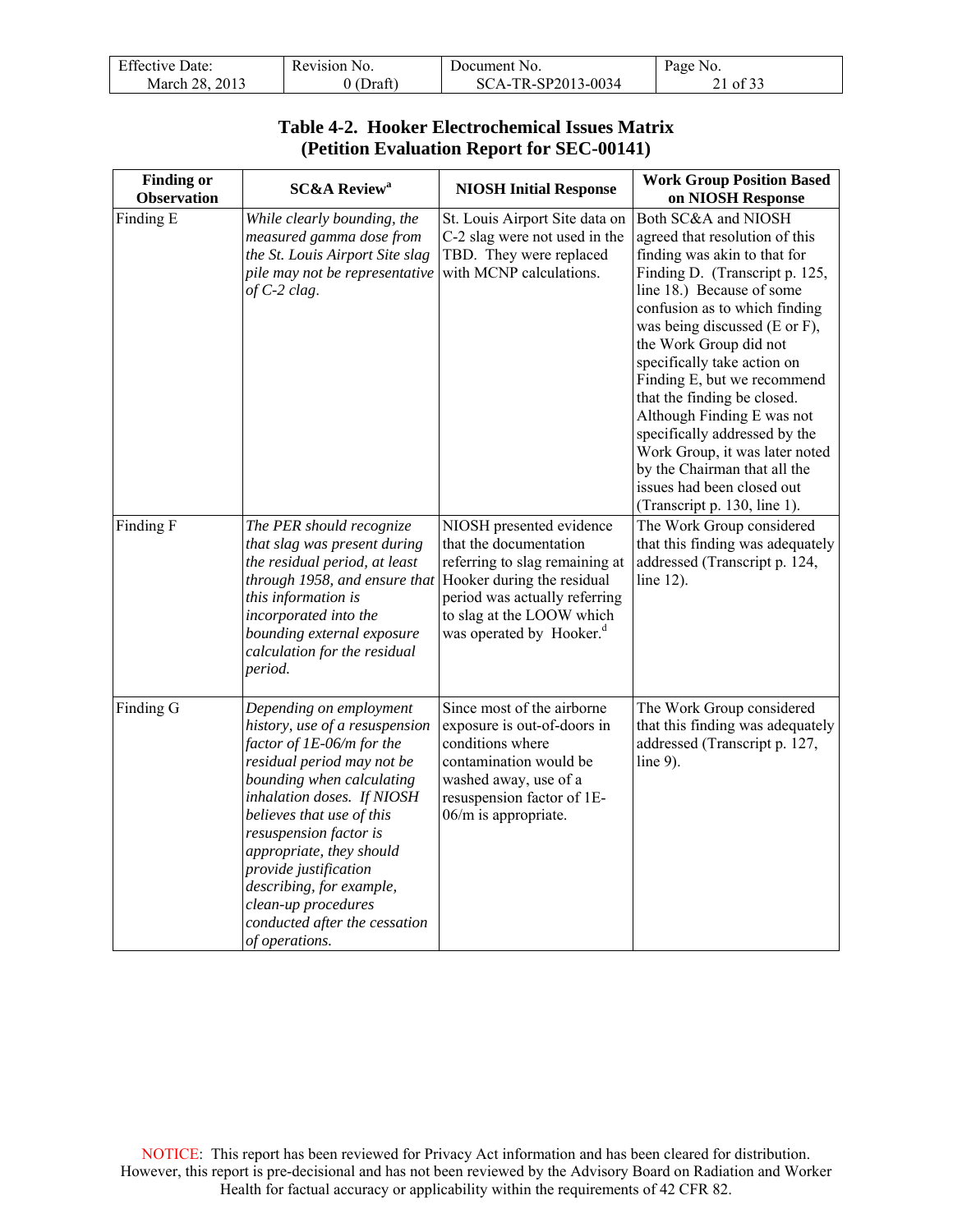| <b>Effective Date:</b> | Revision No. | Document No.       | Page No. |
|------------------------|--------------|--------------------|----------|
| March 28, 2013         | $0$ (Draft)  | SCA-TR-SP2013-0034 | 22 of 33 |

#### **Table 4-2. Hooker Electrochemical Issues Matrix (Petition Evaluation Report for SEC-00141)**

| <b>Finding or</b><br><b>Observation</b> | <b>SC&amp;A Review<sup>a</sup></b>                                                                                                                                                                                        | <b>NIOSH Initial Response</b>                                                                                                                                                                                                                                                         | <b>Work Group Position Based</b><br>on NIOSH Response                                                                                                                        |
|-----------------------------------------|---------------------------------------------------------------------------------------------------------------------------------------------------------------------------------------------------------------------------|---------------------------------------------------------------------------------------------------------------------------------------------------------------------------------------------------------------------------------------------------------------------------------------|------------------------------------------------------------------------------------------------------------------------------------------------------------------------------|
| Observation A                           | NIOSH should explain why<br>they accepted the petitioners'<br>assumptions regarding the<br>duration of the operating<br>period, since we are not<br>aware of any evidence to<br>support the extended<br>operating period. | This issue was discussed in<br>the 2011 white paper by<br>Allen (DCAS) where it was<br>pointed out that operational<br>exposures are calculated only<br>for the period July 11, 1944,<br>through January 15, 1946,<br>although the covered period<br>extends to December 31,<br>1948. | The Work Group was satisfied<br>with NIOSH's explanation as<br>to the differences between the<br>covered period and the<br>operating period (Transcript p.<br>129, line 13). |

a – SC&A 2011a. *A Focused Review of The Hooker Electrochemical Company Petition Evaluation Report For SEC-0014*. Contract No. 20002009-28555. SCA-SEC-2011-0018, Rev. 0. January 2011.

b – Transcript: ABRWH Uranium Refining Atomic Weapons Employers Work Group, May 16, 2011.

c – TBD: *Technical Basis Document for the Hooker Electrochemical Company, Niagara Falls New York*. DCAS-TKBS-0009. Rev. 0. Effective Date: April 4, 2011.

d – White paper by D. Allen (DCAS). *Observation A & Finding F, Hooker Electrochemical SEC Review, TBD-6001 Working Group*. April 2011. (Allen 2011a)

e – White Paper by D. Allen (DCAS). *Surrogate Data Evaluation – Hooker Electrochemical Company*. April 2011. (Allen 2011b)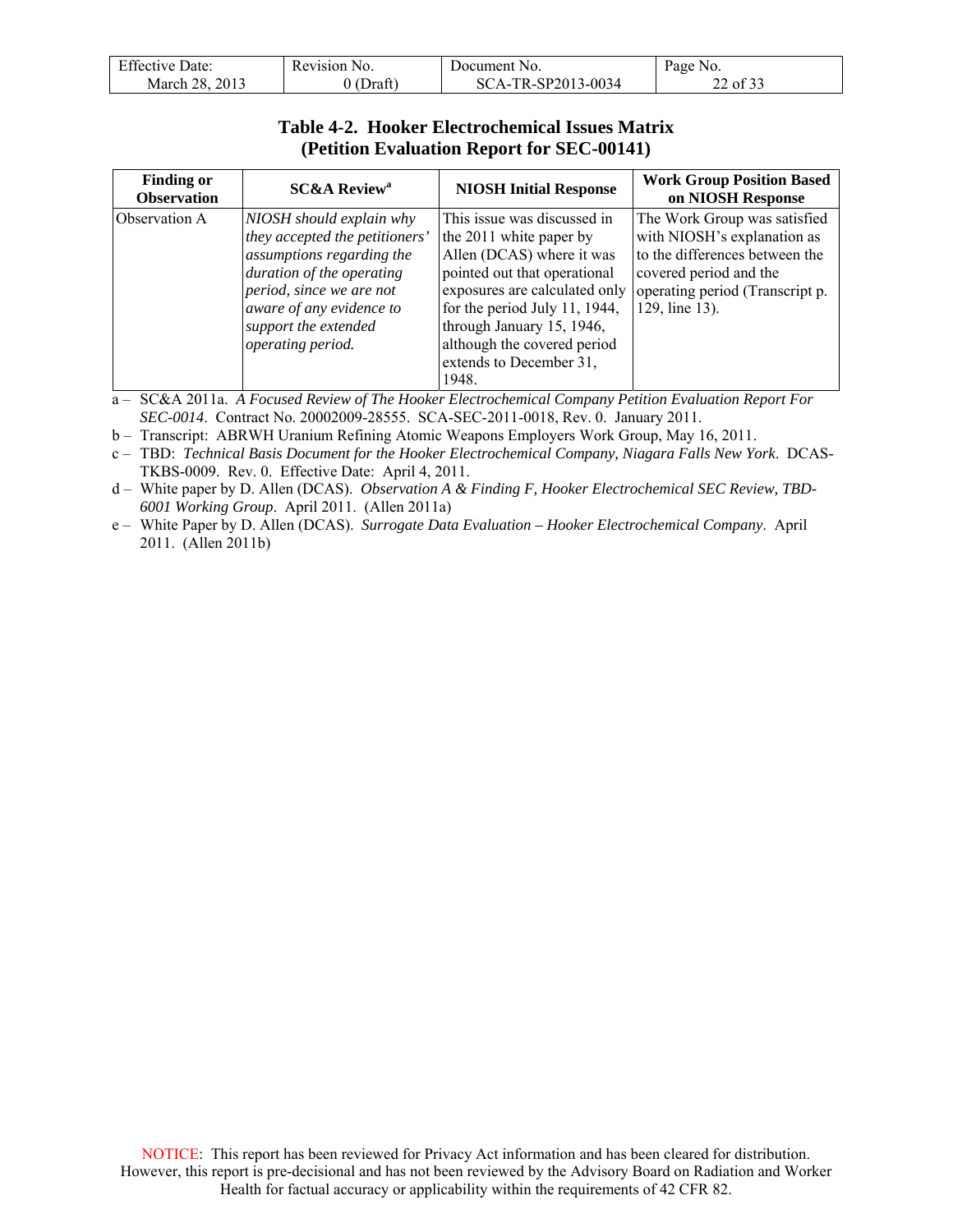| <b>Effective Date:</b> | Revision No. | Document No.       | Page No. |
|------------------------|--------------|--------------------|----------|
| March 28, 2013         | $0$ (Draft)  | SCA-TR-SP2013-0034 | 23 of 33 |

## **5.0 USE OF SURROGATE DATA**

<span id="page-22-0"></span>Surrogate data was used in the Hooker TBD to estimate the airborne concentrations from handling C-2 slag. Contemporary data were collected from Fernald, MCW, and ElectroMet for these estimates. NIOSH reviewed this use of surrogate data in Allen 2011b and their conclusions are summarized below:

*The usage of surrogate data at Hooker Electrochemical is consistent with the criteria described in the Board's document. Bounding, but plausible, estimates for internal exposure at Hooker Electrochemical can be prepared using the data collected from other facilities that performed a variety of similar uranium processing operations, and for which monitoring information is available.* 

At its May 11, 2012, meeting, SC&A was requested by the Uranium Refining Atomic Weapons Employers Work Group to review the NIOSH White Paper (Allen 2011b) on the use of surrogate data in the Hooker TBD. Results of this review were documented in SC&A 2011b. SC&A concluded that:

*Based on our review, we believe that NIOSH has addressed the ABRWH surrogate data criteria in an appropriate manner, and that the use of surrogate data at Hooker is consistent with the Board criteria. Use of the selected surrogate data will result in plausible bounding estimates for internal exposures at Hooker*.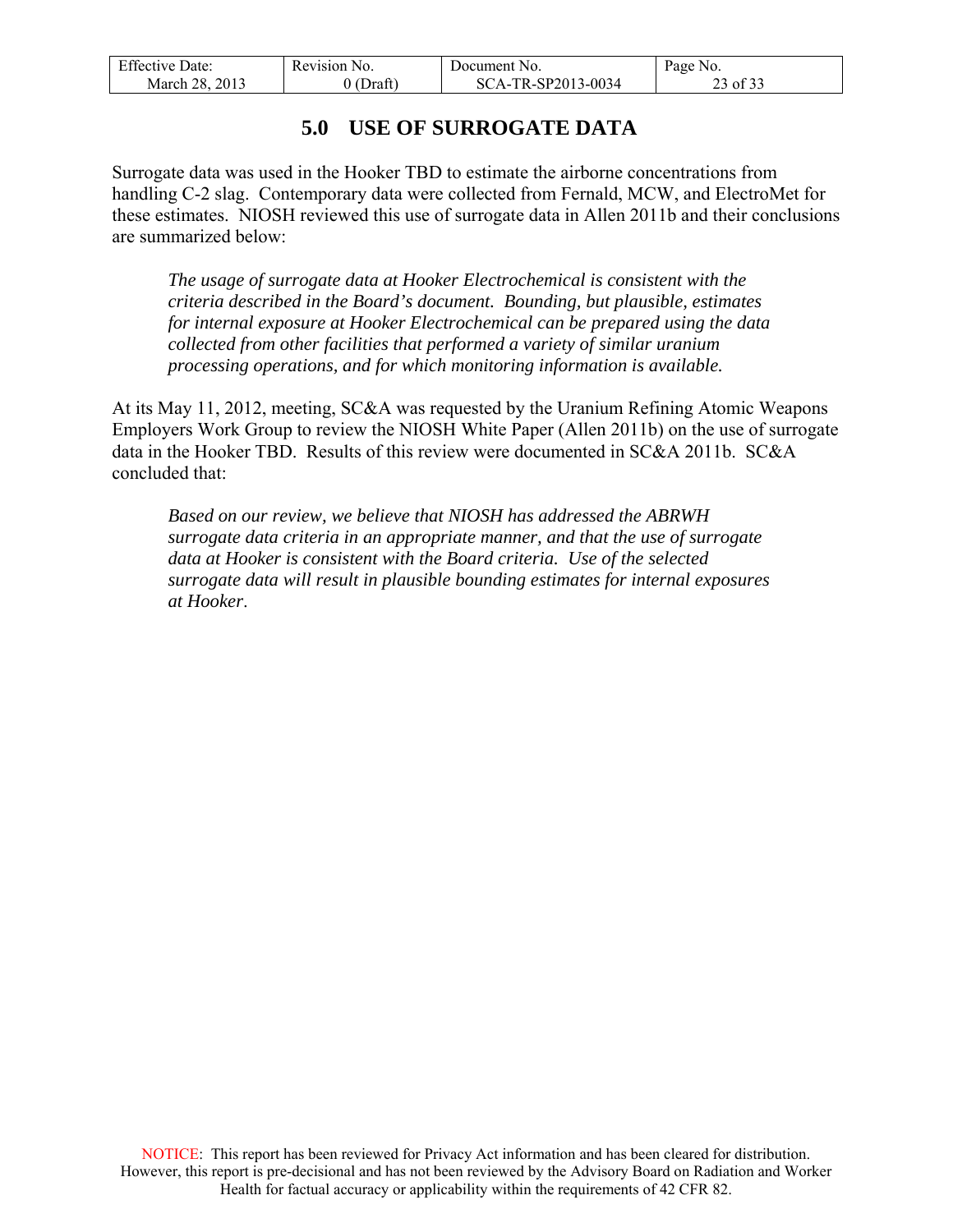| <b>Effective Date:</b> | Revision No. | Document No.       | Page No. |
|------------------------|--------------|--------------------|----------|
| March 28, 2013         | 0 (Draft)    | SCA-TR-SP2013-0034 | 24 of 33 |

## **6.0 SUMMARY**

<span id="page-23-0"></span>Based on its review of the Hooker TBD (NIOSH 2011b), SC&A developed six findings as follows:

*Finding 1: NIOSH should review the assumptions regarding the composition of the incoming slag and the outgoing concentrate.* 

*Finding 2: NIOSH should re-examine its position that external exposures were based on slag input to the leaching process of 10 tons per month. It is possible that external exposures are understated by a factor of about 5.* 

*Finding 3: The basis for assuming that internal exposure from slag dust occurred 5% of the time needs to re-examined, as does the assumption that the concentrate contained only 2% U. It appears that this exposure time is understated by about a factor of 5 and the amount of uranium in the concentrate is understated by at least a factor of 2.5.* 

*Finding 4: NIOSH should review the ingestion intake to ensure that it is calculated in a manner consistent with calculation of the inhalation intake.* 

*Finding 5: NIOSH should confirm that the correct units of measure are cited in Tables 2 and 3.* 

*Finding 6: NIOSH should review the units of measure for the photon dose conversion factors in Table 4 and determine if they are correct. If the units are correct, the text needs to be revised to discuss exposure rates rather than dose rates.* 

Findings 1, 2, and 3 are the result of new information uncovered during the course of this review.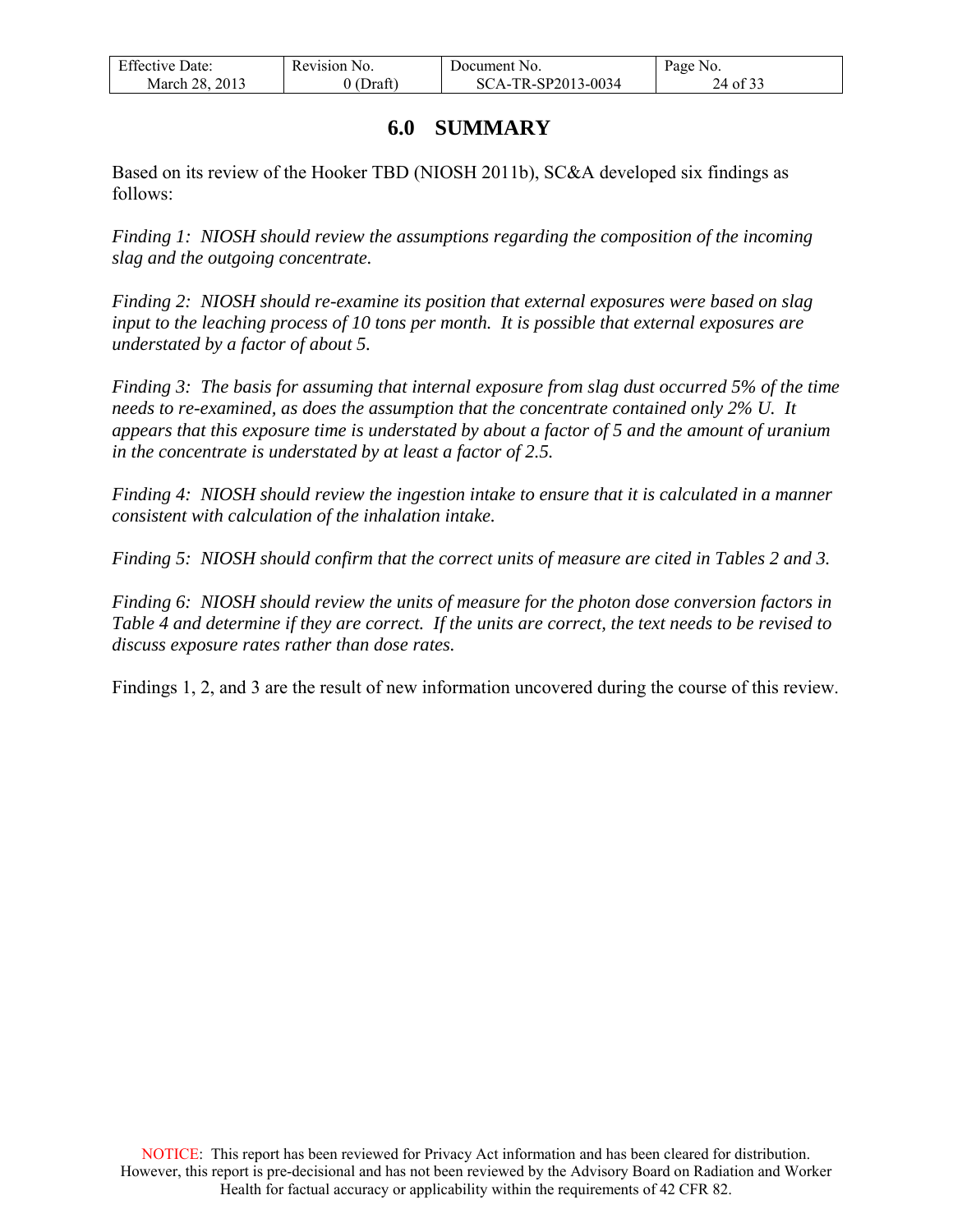| <b>Effective Date:</b> | Revision No. | Document No.       | Page No. |
|------------------------|--------------|--------------------|----------|
| March 28, 2013         | J (Draft)    | SCA-TR-SP2013-0034 | 25 of 33 |

#### **REFERENCES**

<span id="page-24-0"></span>Allen D., 2011a. NIOSH White Paper – Observation A and Finding F. Hooker Electrochemical SEC Review. TBD-6001 Working Group. April 2011.

Allen D., 2011b. *NIOSH White Paper - Surrogate Data Evaluation – Hooker Electrochemical Company*. Hooker Electrochemical SEC Review.TBD-6001 Working Group. April 2011 – updated May 2011.

Battelle 2006. *Site Profiles for Atomic Weapons Employers that Refined Uranium and Thorium*. Battelle-TBD-6001. Rev. F0. December 13, 2006.

Battelle 2007. *Site Profiles for Atomic Weapons Employers that Refined Uranium and Thorium – Appendix AA Hooker Electrochemical Company.* Battelle-TBD-6001, Appendix AA. June 15, 2007.

Christofano, E., and W.B. Harris, 1960. "The Industrial Hygiene of Uranium Refining." *Env. Health* 1(5):74-96.

DOE 1977. *Formerly Utilized MED/AEC Sites Remedial Action Program, Radiological Survey of the Hooker Chemical Company, Niagara Falls, New York*, Final Report. U.S. Department of Energy, Washington, DC. Ref ID 10797.

DOE 1985. *Formerly Utilized Sites Remedial Action Report Elimination Report for Occidental Chemical Corporation (Former Hooker Electrochemical Company) Niagara Falls, New York,*  U.S. Department of Energy, Washington, DC. Ref ID 11002, p. 59.

Dowling, F.A., c. 1944. *Completion Report, Construction of Hooker Electrochemical Company P-45 Plant*. Contract No. W-7405-ENG-28. Tonawanda Area-Manhattan District. SRDB Ref ID: 11002, pp. 102–112.

Johnson, E.R., R.L. Doyle, J.R. Coleman, A.B. Kreuzmann, E.O. Rutenkroger, and W.H. Malotte 1954. *Uranium Recovery from UF4 Reduction Bomb Wastes*. AECD-3703. National Lead Company of Ohio.

ICRP 1990. *Recommendations of the International Commission on Radiological Protection*, Publication 60, International Commission on Radiological Protection, Pergamon Press, Oxford, England.

ICRP 1996. *Conversion Coefficients for use in Radiological Protection against External Radiation*, ICRP Publication 74, Annals of the ICRP, 26 (3/4). International Commission on Radiological **Protection** 

Mears 1946, Mears, B.J., 1946, memorandum to The District Engineer, "*Medical Clearance on Terminated Madison Square Area Contracts*," Manhattan District, Oak Ridge, Tennessee, March 8, 1946, SRDB 17125, pp. 29–30.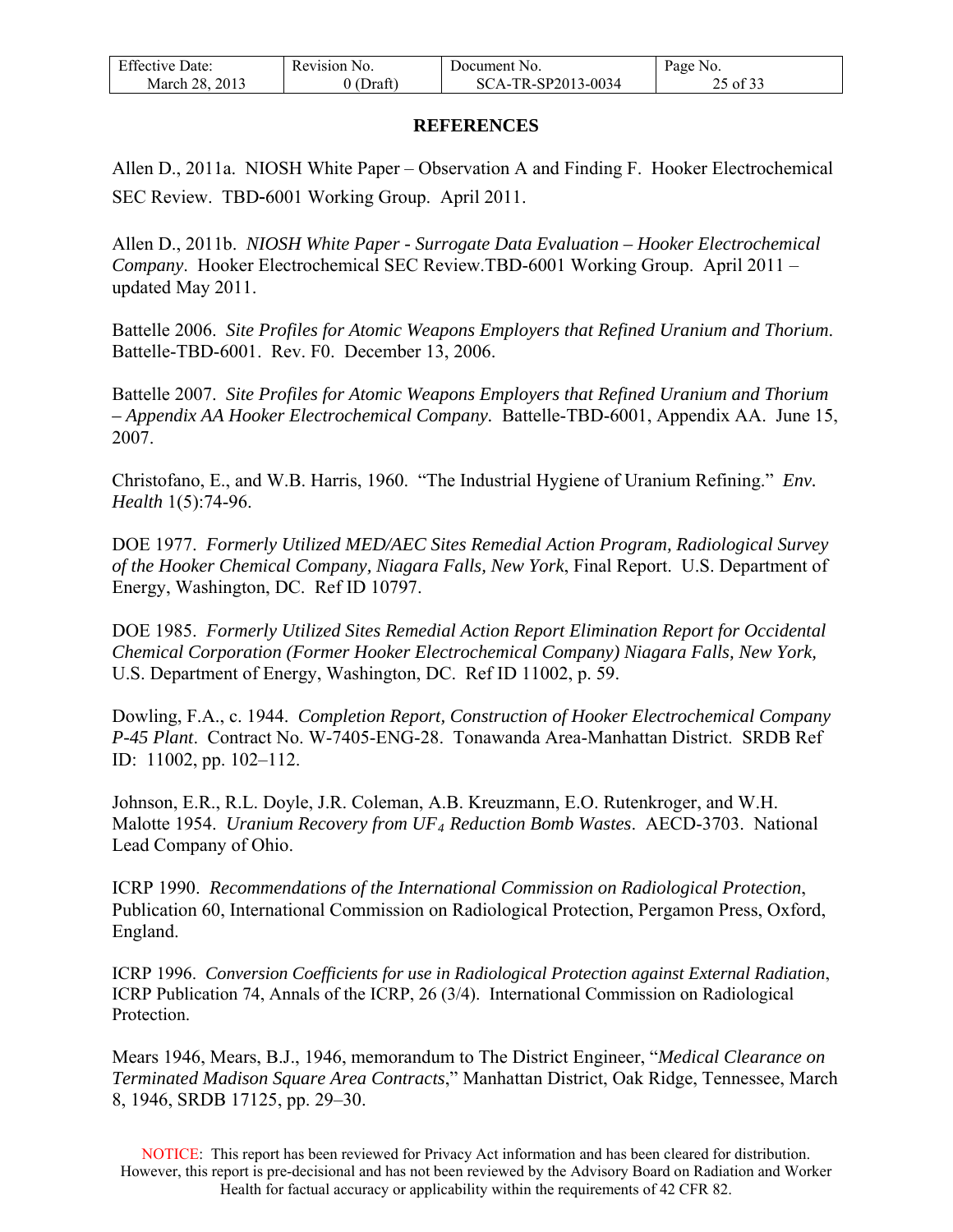| <b>Effective Date:</b> | Revision No. | Document No.       | Page<br>NO. |
|------------------------|--------------|--------------------|-------------|
| 2013<br>March 28.      | (Draft)      | SCA-TR-SP2013-0034 | 26 of 3:    |

MED 1944. *Medical Section – Manhattan District, Data Sheets for Industrial Hazard Rating*. Manhattan Engineer District. SRDB Ref ID: 16323, pp. 29–30.

NIOSH 2010. SEC Petition Evaluation Report, Petition SEC-00141: Hooker Electrochemical. May 3, 2010.

NIOSH 2011a. *Technical Basis Document for the Hooker Electrochemical Company*, Rev. 0. DCAS-TKBS-0009. April 4, 2011.

NIOSH 2011b. *Technical Basis Document for Hooker Electrochemical Company,* Rev. 1. DCAS-TKBS-0009. June 17, 2011.

NYOO 1951. *Production of Uranium Feed Materials.* Manager of New York Operations Office (NYOO) and Director of Production. May 22, 1951. SRDB Ref ID: 4125.

OCAS 2004. *Technical Information Bulletin: Estimation Of Ingestion Intakes*, Rev 0. OCAS-TIB-0009. Office of Compensation Analysis and Support, National Institute for Occupational Safety and Health, Cincinnati, Ohio. April 13, 2004.

OCAS 2007. External Dose Reconstruction Implementation Guideline, OCAS-IG-001, Rev. 3. Office of Compensation Analysis and Support, National Institute for Occupational Safety and Health, Cincinnati, Ohio. November 21, 2007.

ORAUT 2005. *Basis For Development of an Exposure Matrix for the Mallinckrodt Chemical Company St. Louis Downtown Site and the St. Louis Airport Site, St. Louis, Missouri, Period of Operation: 1942–1958*. ORAUT-TKBS-0005. Rev. 01. Oak Ridge Associated Universities Team, Cincinnati, Ohio. March 10, 2005.

SC&A 2010. Review of the NIOSH Site Profile for the Hooker Electrochemical Company. Battelle-TBD-6001, Appendix AA. SCA-TR-SP2010-0034. SC&A, Inc., Vienna, Virginia. September 2010.

SC&A 2011a. A Focused Review of the Hooker Electrochemical Company Petition Evaluation Report for SEC-00141. Contract No. 200-2009-28555. SCA-SEC-2011-0018, Rev. 0. SC&A, Inc., Vienna, Virginia. January 2011.

SC&A 2011b. *Review of NIOSH White Paper,"Surrogate Data Evaluation – Hooker Electrochemical Company."* Contract No. 200-2009-28555. SC&A, Inc., Vienna, Virginia. July 7, 2011.

Spedding, F.H., H.A. Wilhelm, W.A. Keller 1945. The Production of Uranium by the Reduction of UF4 by Mg. CT-2712. Ames Laboratory, June 26, 1945. [http://www.dtic.mil/cgi](http://www.dtic.mil/cgi-bin/GetTRDoc?Location=U2&doc=GetTRDoc.pdf&AD=ADA322484)[bin/GetTRDoc?Location=U2&doc=GetTRDoc.pdf&AD=ADA322484](http://www.dtic.mil/cgi-bin/GetTRDoc?Location=U2&doc=GetTRDoc.pdf&AD=ADA322484).

Thomas, W.G., 1944. *Technical Report – Concentration of C-2 Slag*. M-4562. OSTI Identifier 4337668. http://www.osti.gov/energycitations/servlets/purl/4337668/.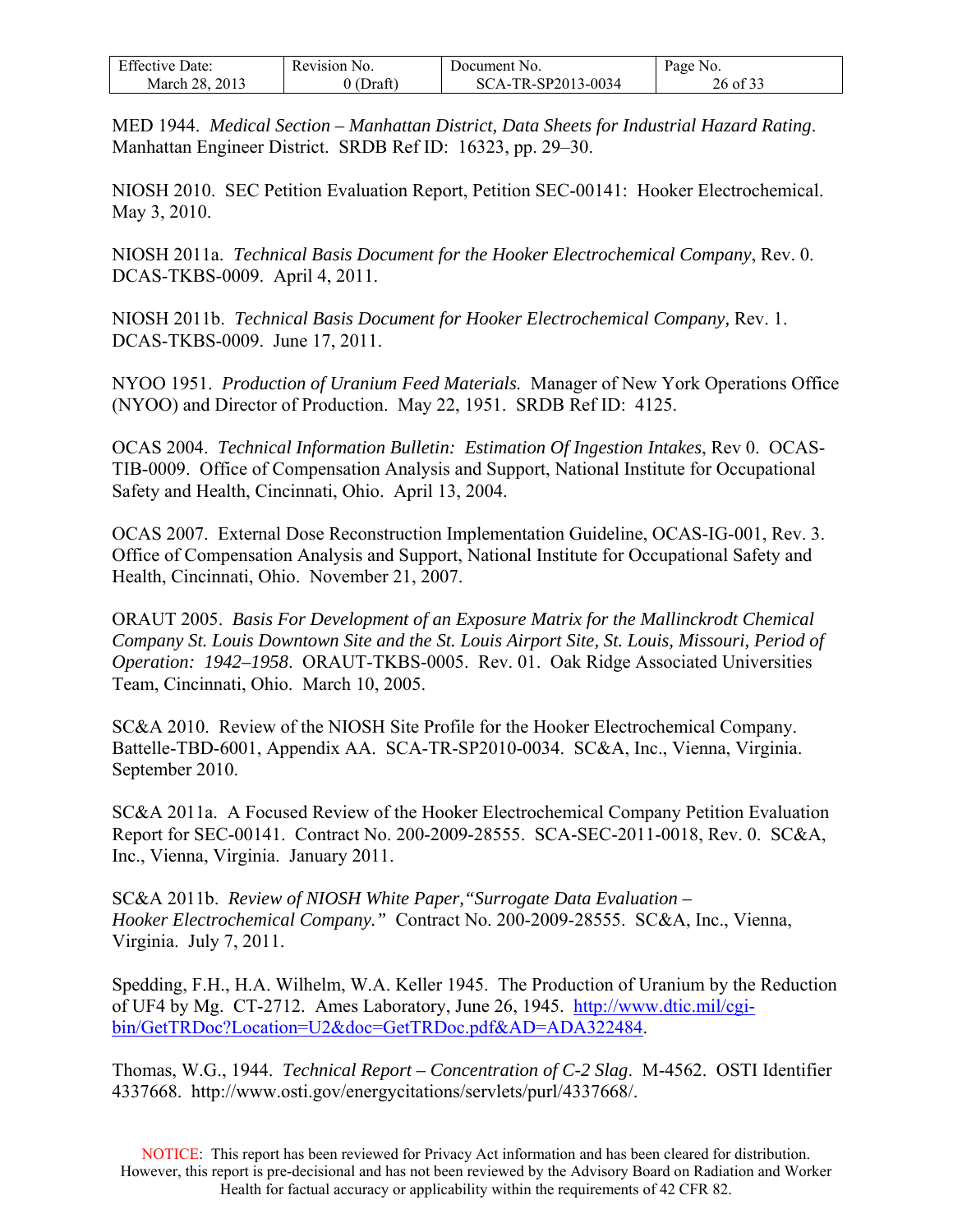| <b>Effective Date:</b> | Revision No. | Document No.       | Page No. |
|------------------------|--------------|--------------------|----------|
| March 28, 2013         | (Draft)      | SCA-TR-SP2013-0034 | of $32$  |

Transcript 2011. Uranium Refining Atomic Weapons Employers Work Group Meeting. May 16, 2011. http://www.cdc.gov/niosh/ocas/pdfs/abrwh/2011/wgtr051611.pdf.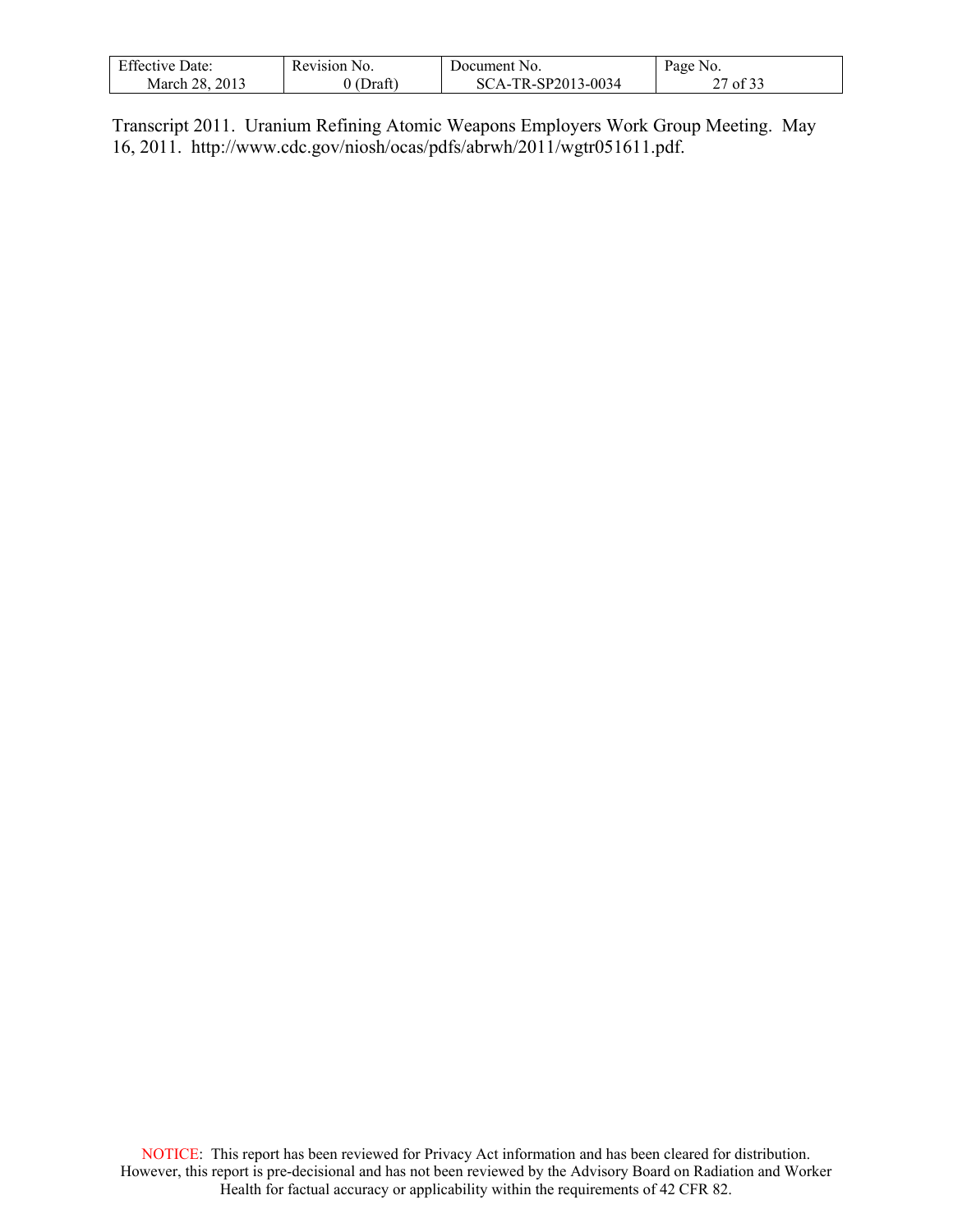<span id="page-27-0"></span>

| <b>Effective Date:</b> | Revision No. | Document No.       | Page No. |
|------------------------|--------------|--------------------|----------|
| March 28, 2013         | 0 (Draft)    | SCA-TR-SP2013-0034 | 28 of 33 |

## **APPENDIX A: DUST SAMPLES USED BY SC&A TO CALCULATE INTERNAL EXPOSURES**

| <b>Site</b> | <b>Sample</b> | 1. THE BOTTLE D'use Concentrations I Foll Handing<br><b>Description</b>                                                                         | Air Conc. $(dpm/m^3)$ | Reference         |
|-------------|---------------|-------------------------------------------------------------------------------------------------------------------------------------------------|-----------------------|-------------------|
|             |               | BZ laborer using push broom to                                                                                                                  |                       |                   |
| Fernald     | 1639          | clean loose material from floor.                                                                                                                | 198                   | SRDB 42628, p. 13 |
| Fernald     | 1640          | Ditto                                                                                                                                           | 232                   | SRDB 42628, p. 13 |
| Fernald     | 1641          | Ditto                                                                                                                                           | 233                   | SRDB 42628, p. 13 |
| Fernald     | 1642          | Ditto                                                                                                                                           | 490                   | SRDB 42628, p. 13 |
| Fernald     | 1643          | Ditto                                                                                                                                           | 257                   | SRDB 42628, p. 13 |
| Fernald     | 1644          | Ditto                                                                                                                                           | 346                   | SRDB 42628, p. 13 |
| Fernald     | 1645          | Ditto                                                                                                                                           | 261                   | SRDB 42628, p. 13 |
| Fernald     | 1646          | Ditto                                                                                                                                           | 200                   | SRDB 42628, p. 13 |
| Fernald     | 1647          | Ditto                                                                                                                                           | 627                   | SRDB 42628, p. 13 |
| Fernald     | 1648          | Ditto                                                                                                                                           | 336                   | SRDB 42628, p. 13 |
| Fernald     | 1649          | Ditto                                                                                                                                           | 195                   | SRDB 42628, p. 13 |
| Fernald     | 1650          | Ditto                                                                                                                                           | 338                   | SRDB 42628, p. 13 |
| Fernald     | 1105          | BZ laborer inside gondola with<br>hatchet and shovel. Man cuts and<br>shovels material from side of<br>gondola and pitches onto pile on<br>pad. | 15                    | SRDB 42628, p. 14 |
| Fernald     | 1106          | Ditto                                                                                                                                           | 15                    | Ditto             |
| Fernald     | 1107          | Ditto                                                                                                                                           | 30                    | Ditto             |
| Fernald     | 1108          | Ditto                                                                                                                                           | 37                    | Ditto             |
| Fernald     | 1109          | Ditto                                                                                                                                           | 97                    | Ditto             |
| Fernald     | 1110          | Ditto                                                                                                                                           | 162                   | Ditto             |
| Fernald     | 1111          | Ditto                                                                                                                                           | n.d.                  | Ditto             |
| Fernald     | 1112          | Ditto                                                                                                                                           | 69                    | Ditto             |
| Fernald     | 1113          | Ditto                                                                                                                                           | 15                    | Ditto             |
| Fernald     | 1114          | Ditto                                                                                                                                           | 47                    | Ditto             |
| Fernald     | 1115          | Ditto                                                                                                                                           | 32                    | Ditto             |
| Fernald     | 1116          | Ditto                                                                                                                                           | 83                    | Ditto             |
| Fernald     | 1117          | Ditto                                                                                                                                           | 80                    | Ditto             |
| Fernald     | 1118          | Ditto                                                                                                                                           | 68                    | Ditto             |
| Fernald     | 1119          | Ditto                                                                                                                                           | 36                    | Ditto             |
| Fernald     | 1120          | Ditto                                                                                                                                           | 135                   | Ditto             |
| Fernald     | 1121          | Ditto                                                                                                                                           | 181                   | Ditto             |
| Fernald     | 1122          | Ditto                                                                                                                                           | 32                    | Ditto             |
| Fernald     | 1123          | Ditto                                                                                                                                           | 83                    | Ditto             |
| Fernald     | 1124          | Ditto                                                                                                                                           | 64                    | Ditto             |
| Fernald     | 1125          | Ditto                                                                                                                                           | 30                    | Ditto             |
| Fernald     | 1126          | Ditto                                                                                                                                           | 23                    | Ditto             |
| Fernald     | 1127          | Ditto                                                                                                                                           | 53                    | Ditto             |
| Fernald     | 1128          | Ditto                                                                                                                                           | 79                    | Ditto             |
| Fernald     | 1129          | Ditto                                                                                                                                           | 34                    | Ditto             |
| Fernald     | 1130          | Ditto                                                                                                                                           | 45                    | Ditto             |
| Fernald     | 1131          | BZ hand shoveling airport scrap<br>into 30-gal containers. No visible<br>dust.                                                                  | 106                   | SRDB 42628, p. 16 |
| Fernald     | 1132          | Ditto                                                                                                                                           | 91                    | Ditto             |
| Fernald     | 1133          | Ditto                                                                                                                                           | 75                    | Ditto             |
| Fernald     | 1134          | Ditto                                                                                                                                           | 38                    | Ditto             |

#### **Table A-1. Airborne Dust Concentrations From Handling C-2 Slag**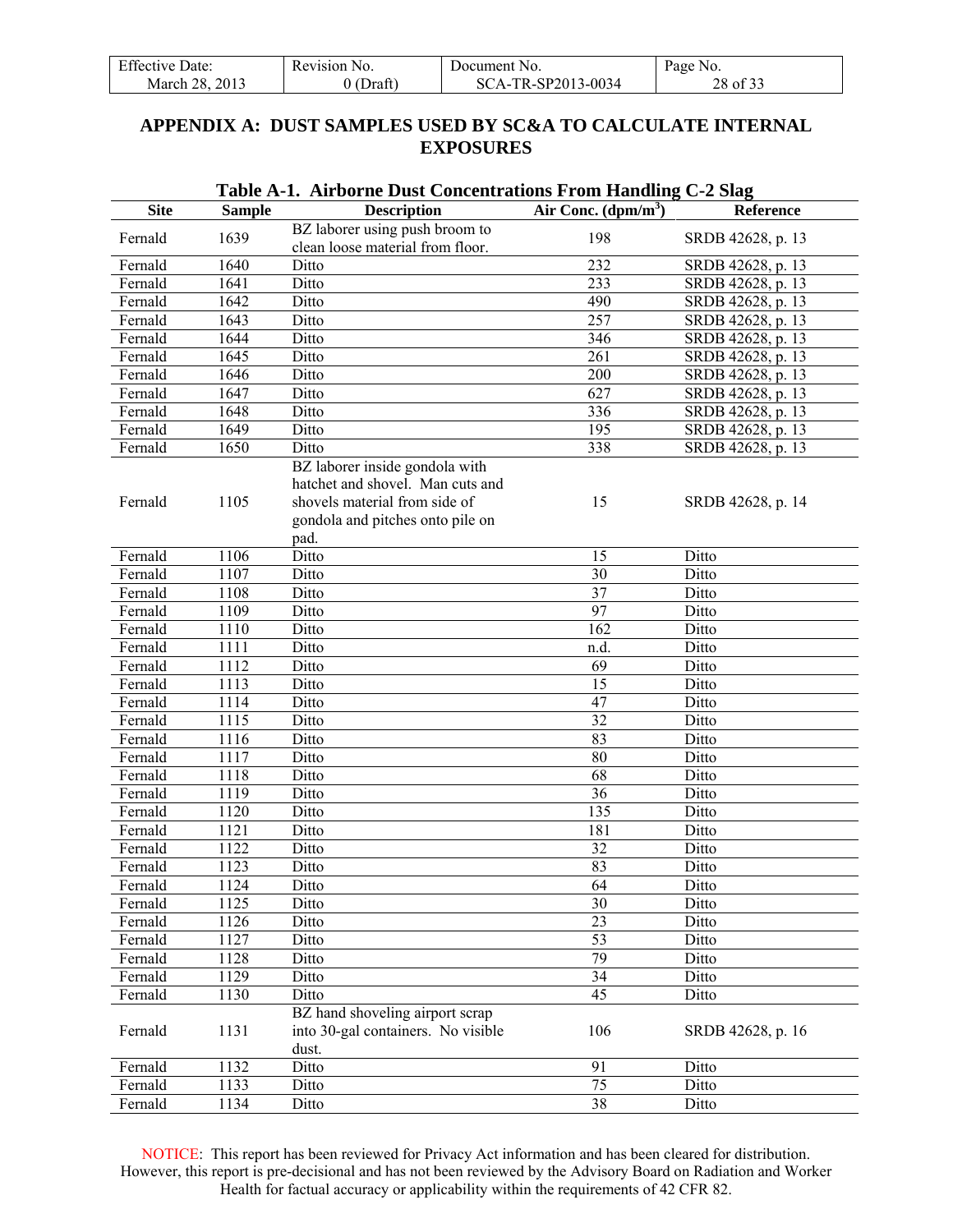| <b>Effective Date:</b> | Revision No. | Document No.       | Page No. |
|------------------------|--------------|--------------------|----------|
| March 28, 2013         | $0$ (Draft)  | SCA-TR-SP2013-0034 | 29 of 33 |

| <b>Site</b> | <b>Sample</b> | <b>Description</b>                                                                                    | Air Conc. $(dpm/m3)$ | Reference              |
|-------------|---------------|-------------------------------------------------------------------------------------------------------|----------------------|------------------------|
| Fernald     | 1135          | Ditto                                                                                                 | n.d.                 | Ditto                  |
| Fernald     | 1136          | Ditto                                                                                                 | 19                   | Ditto                  |
| Fernald     | 1137          | Ditto                                                                                                 | $\overline{95}$      | Ditto                  |
| Fernald     | 1138          | Ditto                                                                                                 | $\overline{75}$      | Ditto                  |
| Fernald     | 1139          | Ditto                                                                                                 | 49                   | Ditto                  |
| Fernald     | 1140          | Ditto                                                                                                 | $\overline{45}$      | Ditto                  |
| Fernald     | 1141          | Ditto                                                                                                 | 30                   | Ditto                  |
| Fernald     | 1142          | Ditto                                                                                                 | 19                   | Ditto                  |
| Fernald     | 3556          | BZ operator dumping drum of slag<br>liner into outside crusher dumping<br>station.                    | 110                  | SRDB 42628, p. 90      |
| Fernald     | 3472          | Ditto                                                                                                 | 108                  | Ditto                  |
| Fernald     | 3558          | Ditto                                                                                                 | 61                   | Ditto                  |
| Fernald     | 3557          | Ditto                                                                                                 | $\overline{32}$      | Ditto                  |
| Fernald     | 4906          | BZ operator dumping 55-gal drum<br>of $MgF_2$ into leach tank, taking<br>drum off and relidding drum. | 1125                 | SRDB 42628, p. 93      |
| Fernald     | 4907          | Ditto                                                                                                 | 1674                 | Ditto                  |
| Fernald     | 4908          | Ditto                                                                                                 | 1533                 | Ditto                  |
| Fernald     | 6993          | BZ operator dumping drum of C-<br>liner from 2nd floor drum dumper                                    | 793                  | SRDB 42627, p. 61      |
| Fernald     | 7509          | Ditto                                                                                                 | 829                  | Ditto                  |
| Fernald     | 7302          | Ditto                                                                                                 | 424                  | Ditto                  |
| Fernald     | 626           | BZ dumping can of C-liner into<br>dumping station.                                                    | 247                  | SRDB 34544, p. 2       |
| Fernald     | 623           | Ditto                                                                                                 | 191                  | Ditto                  |
| Fernald     | 736           | Ditto                                                                                                 | 255                  | Ditto                  |
| Fernald     | T899          | Ditto                                                                                                 | 206                  | Ditto                  |
| Electromet  | III. 2 &<br>6 | Bomb Room, barrel slag and weigh                                                                      | 456                  | SRDB 8917, p. 7        |
| Electromet  | N/A           | Shovels slag into lean and rich<br>drums                                                              | 398                  | SRDB 8930, p. 19       |
| <b>MCW</b>  | $Nov-53$      | Changing slag drums                                                                                   | 107                  | SRDB 20675, pp. 19, 23 |
| <b>MCW</b>  | Nov-53        | Ditto                                                                                                 | 7                    | Ditto                  |
| <b>MCW</b>  | Apr-53        | Ditto                                                                                                 | $\overline{81}$      | Ditto                  |
| <b>MCW</b>  | Oct-52        | Ditto                                                                                                 | 27                   | Ditto                  |
| <b>MCW</b>  | a             | BZ removing C-special drum                                                                            | 237                  | SRDB 9343, p. 19       |
| <b>MCW</b>  | b             | Ditto                                                                                                 | 60.8                 | Ditto                  |

| Table A-1. Airborne Dust Concentrations From Handling C-2 Slag |  |
|----------------------------------------------------------------|--|
|----------------------------------------------------------------|--|

#### **Appendix A References**

Brealia [sic], A.J., 1949. *Electro Metallurgical Co. Occupational Exposure to Radioactive Dust August 17–19, 1949*. November 10, 1949. SRDB Ref ID: 8930. [A.J. Breslin, New York Operations Office, Atomic Energy Commission]

Caplan, K.J., 1951. From K.J. Caplan (MCW) to Thayer (AEC), Subject: *Results of Dust Study Six-E*. February 26, 1951. SRDB Ref ID: 9343.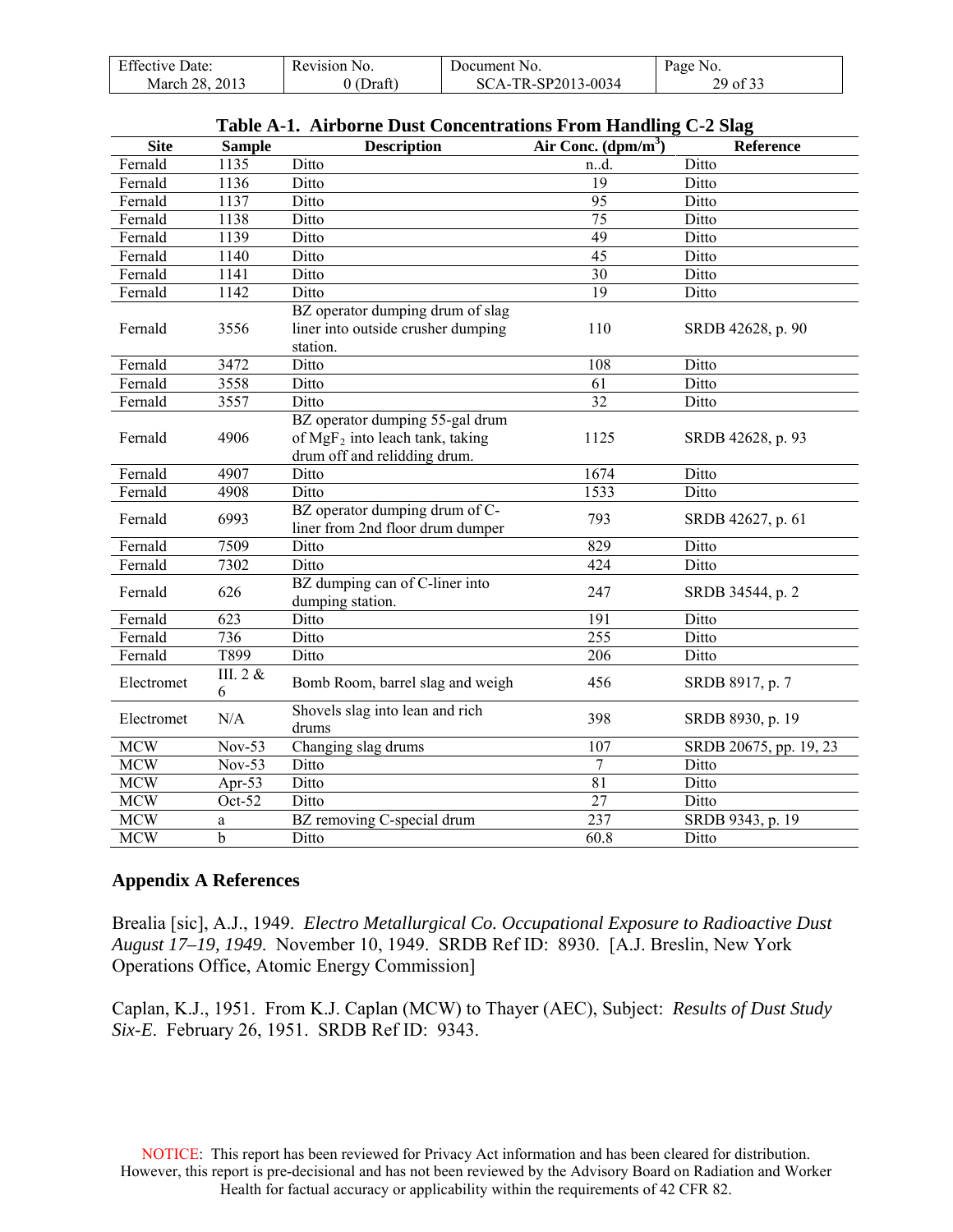| <b>Effective Date:</b> | Revision 1<br>N <sub>O</sub> | Document No.          | Page<br>N <sub>0</sub> |
|------------------------|------------------------------|-----------------------|------------------------|
| 2013<br>28<br>March 2  | 01<br>Draft                  | TR-SP2013-0034<br>SCA | $\sim$ 0.00<br>30 of   |

MCW no date: *MCW Plant 6E, Occupational Exposure to Airborne Contaminants*, MCW-18. References a study done November 18–20, 1953. Mallinckrodt Chemical Works, Industrial Hygiene Branch, Health and Safety. SRDB Ref ID: 20657.

NLO 1956. *Analytical Data Sheet Plant 8, BZ Results*. Fernald. National Lead of Ohio. SRDB Ref ID: 34544.

NLO 1958. *Plant 8 Analytical Data Sheet, Air Dust, 1957–1970*. Fernald. National Lead of Ohio. March 7 to October 13, 1958. SRDB Ref ID: 42627.

NLO 1959. *Plant 8 Analytical Data Sheet, Air Dust, 1957–1970*. Fernald. National Lead of Ohio. February 6 to December 24, 1959. SRDB Ref ID: 42628.

Various, 1947–1948, *Reports on Dust Hazards at Electrometallurgical Company*; various authors; dates from December 1947 through May 1948; SRDB Ref ID: 8917.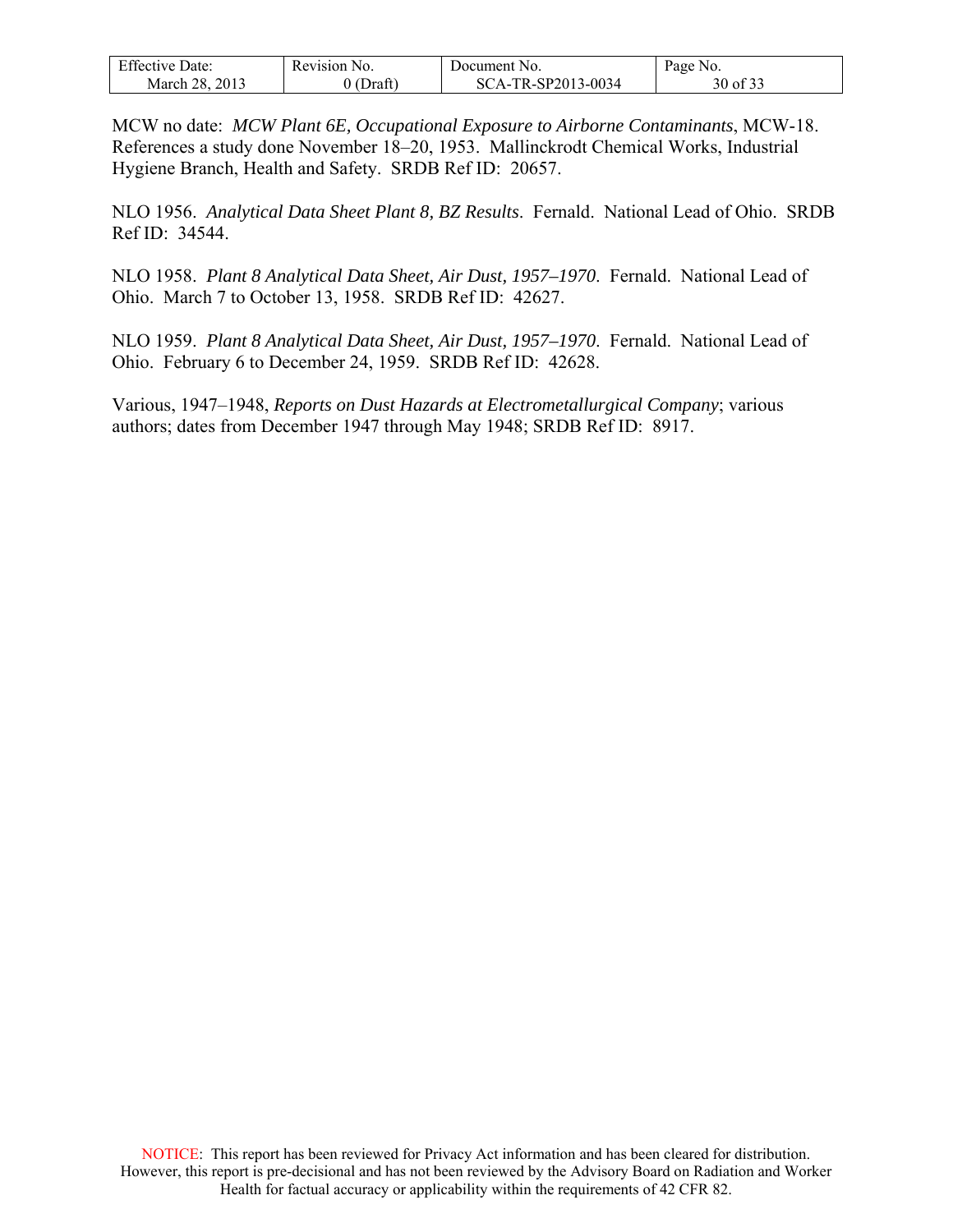| <b>Effective Date:</b> | Revision No. | Document No.       | Page No. |
|------------------------|--------------|--------------------|----------|
| March 28, 2013         | $0$ (Draft)  | SCA-TR-SP2013-0034 | 31 of 33 |

#### **APPENDIX B: REPRODUCTION OF SLAG PLANT OPERATING INSTRUCTIONS**

<span id="page-30-0"></span>HOOKER ELECTROCHEMICAL COMPANY NI AGARA FALLS, N.Y. FORM-672 4.42

September 12, 1944

#### OUTLINE FOR OPERATING C-2 SLAG PLANT

 C-2 slag is a mixture of fine and coarse material. The operation is designed to concentrate the slag and reduce its bulk. There are two main parts in the operation:

- 1. ACID TREATMENT The fines are dissolved in acid to remove lime. The filter cake from this reaction is one form of this product.
- 2. SCREENING The rejects from screening the feed are barreled as a second form of product.

#### PROCEDURE

 Charge two or three feet of water into an empty tank equipped with an agitator. Add 50 barrels of lime as rapidly as possible. The coarse screen re-jects should be collected in wooden barrels.

 Acid should be turned into the tank as soon as three barrels have been added. Slag should be added steadily and rapidly, so that the tank does not turn acid.

 After the slag has been added, continue adding acid until the pH of the solution has dropped to 5. (It is necessary to take frequent tests toward the end of the reaction, since the pH of the solution will drop rapidly once the lime has been dissolved. If the pH drops lower than five, the metal agitator and pipe will chew out rapidly.

When the pH has dropped to 5, discontinue the acid addition and allow the tank to digest for 6 hours, testing the pH hourly.

 When the six hour digestion period is complete, it is necessary to adjust the pH. THE SOLUTION MUST BE ALKALINE – pH 7 OR ABOVE, BEFORE FILTERING. Drop in one bag of lime; then test the pH. Add more lime if necessary to make the necessary adjustment. One bag of lime should usually suffice.

 Next filter the batch, recycling to the same tank until the filtrate runs clear; then run the filtrate to D tank.

 After the filtration is complete, wash the press for at least 12 hours. The wash water may be run to the sewer.

 IT IS MOST IMPORTANT THAT ALL THE DISPOSAL ACID BE USED FOR C-2 SLAG. Each hour that acid runs to the lime pit is wasted time for the slag plant. The work SHOULD be planned with this in mind.

 The lumps should be rescreened if necessary to free them from fines. The barrels should be reheaded, weighed and stenciled with the net weight, name, (C-2 LUMPS) and lot number. The batch number should also be included.

 The filer cake should be packed in metal drums, closed and stenciled with the name (C-2 CONC), net weight and lot number.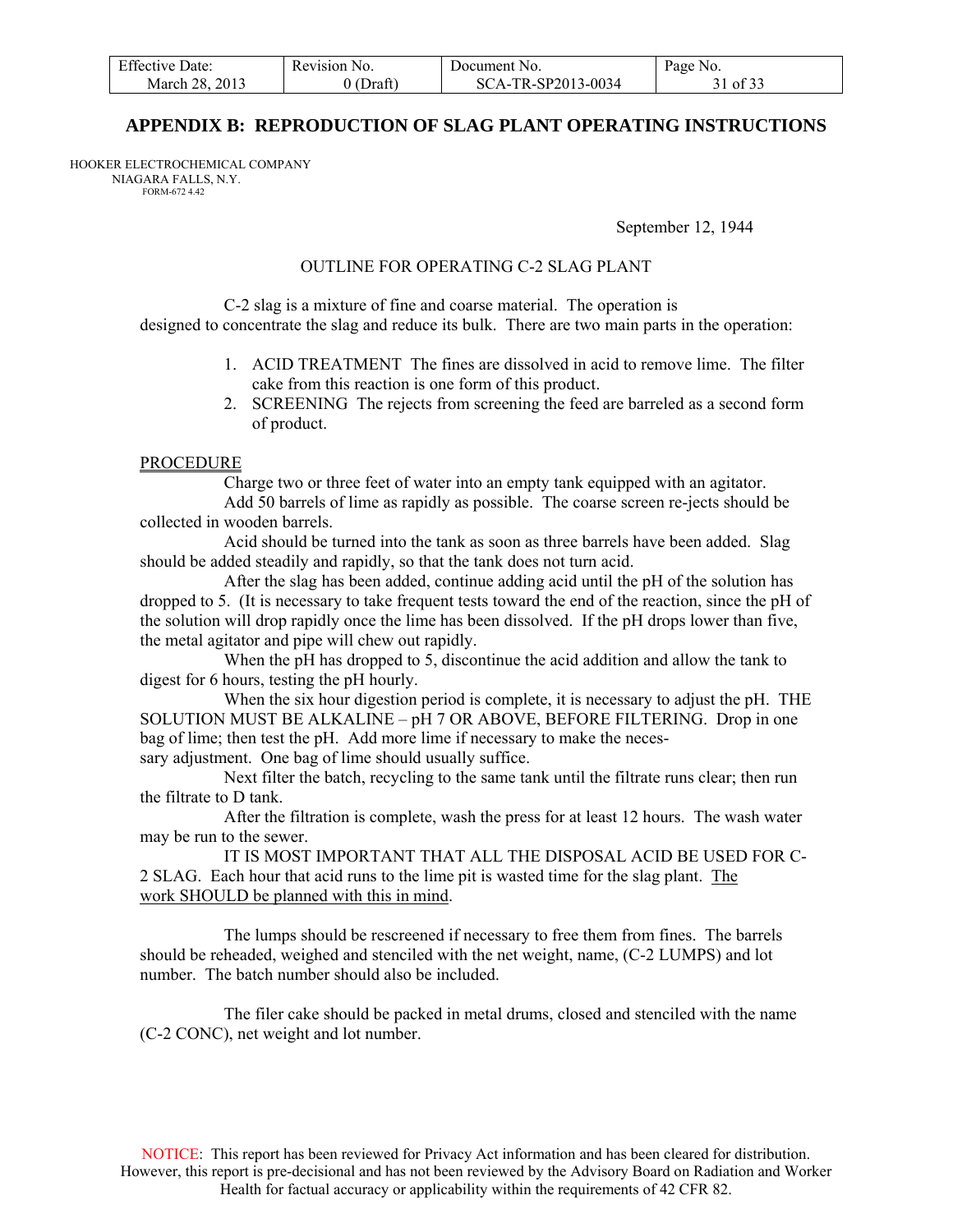| <b>Effective Date:</b> | Revision No. | Document No.       | Page No. |
|------------------------|--------------|--------------------|----------|
| March 28, 2013         | (Draft)      | SCA-TR-SP2013-0034 | 32 of 33 |

 $\mathsf{l}$ 

 Before dumping the filtrate in C tank, a quart sample should be taken and given to the control chemist for testing. If O K, the batch may be dumped into the sewer. If not, see AVT for further instructions.